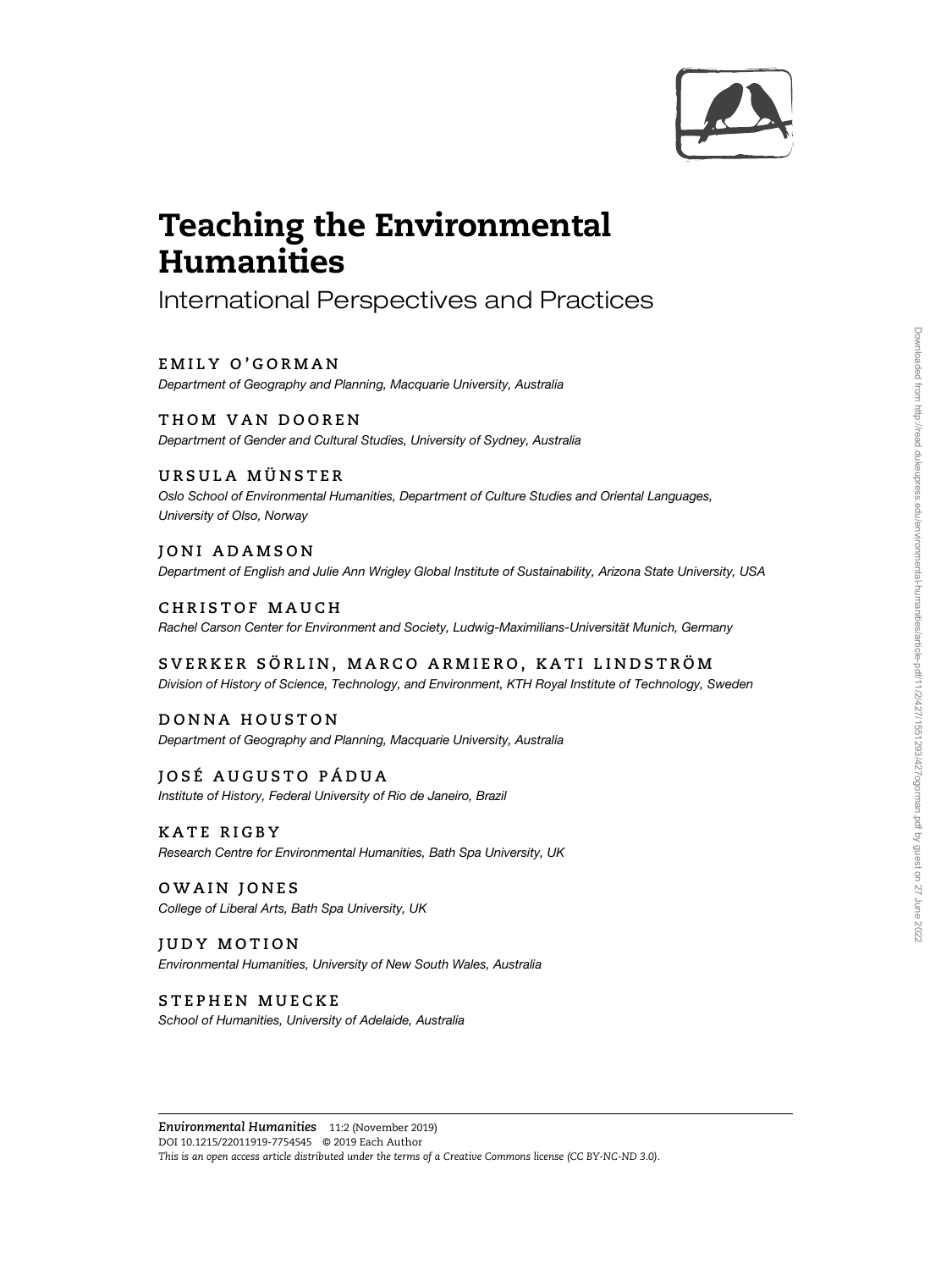## CHIA-JU CHANG

Department of Modern Languages and Literatures, Brooklyn College, USA

SHUYUAN LU

Eco-Cultural Research Center, Huanghe S&T College, China

## CHRISTOPHER JONES

School of Historical, Philosophical, and Religious Studies, Arizona State University, USA

LESLEY GREEN Environmental Humanities South, University of Cape Town, South Africa

FRANK MATOSE

Department of Sociology, University of Cape Town, South Africa

## HEDLEY TWIDLE

English Department, University of Cape Town, South Africa

## MATTHEW SCHNEIDER-MAYERSON

Environmental Studies, Yale-NUS College, Singapore

## BETHANY WIGGIN

Department of Germanic Languages and Literatures and Penn Program in Environmental Humanities, University of Pennsylvania, USA

## DOLLY JØRGENSEN

Department of Cultural Studies and Languages, University of Stavanger, Norway

Abstract This article provides the first international overview and detailed discussion of teaching in the environmental humanities (EH). It is divided into three parts. The first offers a series of regional overviews: where, when, and how EH teaching is taking place. This part highlights some key regional variability in the uptake of teaching in this area, emphasizing important differences in cultural and pedagogical contexts. The second part is a critical engagement with some of the key challenges and opportunities that are emerging in EH teaching, centering on how the field is being defined, shared concepts and ideas, interdisciplinary pedagogies, and the centrality of experimental and public-facing approaches to teaching. The final part of the article offers six brief summaries of experimental pedagogies from our authorship team that aim to give a concrete sense of EH teaching in practice.

Keywords environmental humanities, teaching, experimental pedagogies, interdisciplinary

#### Introduction

T he environmental humanities (EH) is an interdisciplinary field of enquiry that brings the insights and approaches of the humanities—centered on questions of meaning, value, and ethics—to bear on some of the most pressing challenges of our time. The field is grounded in the growing recognition that diverse human understandings about, and activities in, the environment are critical factors in making sense of, and responsibly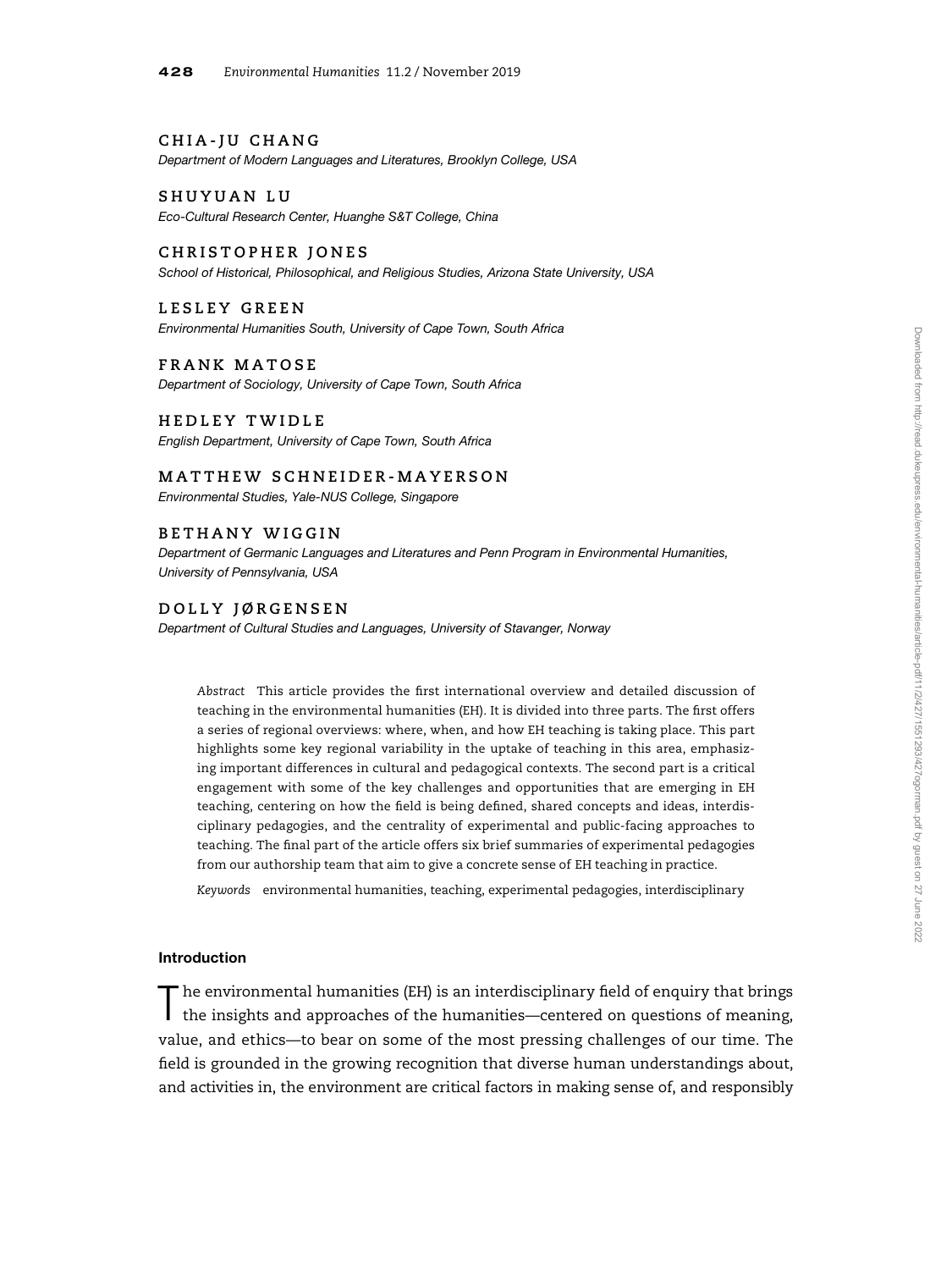inhabiting, a dynamic more-than-human-world. The traditional separation between those disciplines concerned with "nature" and those that examine "culture" has led to increasingly atomized science-based responses to environmental dilemmas. Work in EH seeks to develop and support alternative framings, approaches, and solutions that operate outside the dichotomized understandings of society and the environment which have underpinned diverse forms of colonialism, militarism, globalism, extractivism, and erasure. Living as we are in the midst of these violent global transformations, work in EH seeks to find modes of addressing environmental change that take seriously issues of justice, inequality, and oppression, and that value and support diversities of all kinds. Despite its common, unifying name the field contains much diversity, with different disciplinary emphases and agendas dominating within various regions and institutions.

EH is a rapidly growing and changing field of both research and teaching. Arguably, however, the development of dedicated EH teaching programs has not taken place at the same pace as research in the field, including research centers, journals, and book series. Across both research and teaching, however, the field is growing in very different ways, and to varied extents, in different parts of the world. While there have been several reviews of the emerging EH research landscape, to date there has been little discussion of the specific forms that teaching is taking in this area.<sup>1</sup> Notably, this discussion shows that growth in dedicated EH teaching programs has tended to take place more readily in Anglophone educational contexts—in particular, in Scandinavia, the United States, and Australia—although there are individual exceptions to this pattern and in recent years programs have begun to emerge in many other parts of the world.

This article focuses explicitly on named environmental humanities teaching offerings: courses, majors, and degrees (including direct translations of the term environmental humanities into other languages<sup>2</sup>). There is, of course, a wide range of other names under which humanities approaches to the environment might be taught and indeed have been taught, in some cases for a long time. To discuss them all, however, would have required a significantly longer article and would also have prevented us from really seeing what this particular term, environmental humanities (and its translations), means and is coming to mean in teaching programs around the world. In addition, any review of "related" teaching programs would necessarily rest on a specific interpretation of this emerging field. In contrast, our focus on named EH programs rests on a more open sense of the field as its self-identified practitioners are defining it. As is discussed below, in some parts of the world EH is not currently a popular label for teaching programs. In these cases we have drawn on insights from EH researchers from these regions to

<sup>1.</sup> Forêt, Hall, and Kueffer, "Developing the Environmental Humanities"; Nye et al., "Emergence of the Environmental Humanities."

<sup>2.</sup> We should remember that we are speaking of dozens of different languages from disparate language families and the equivalents for both the English words environmental and humanities can have important differences in meaning in these linguistic contexts.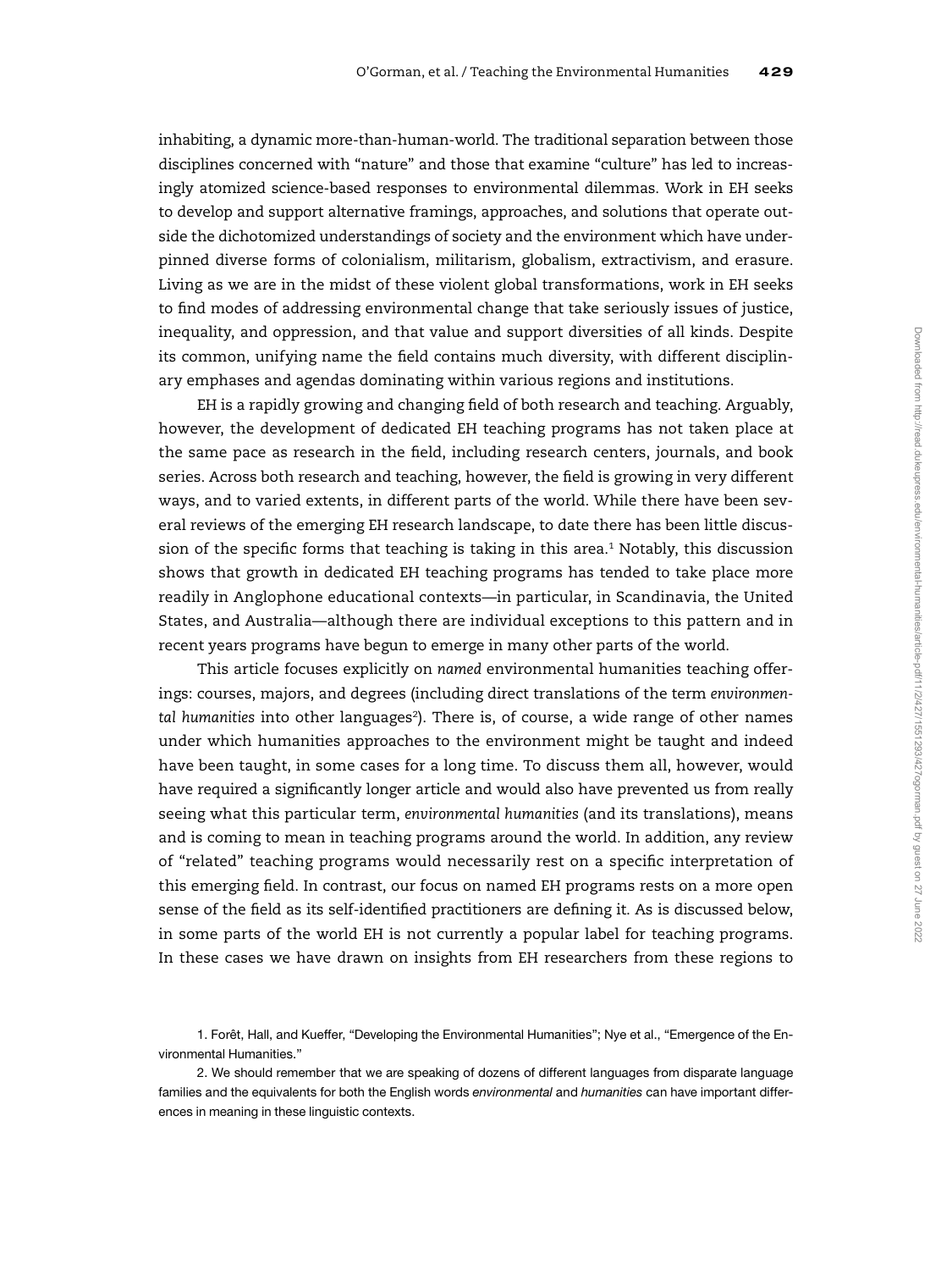consider why this might be the case. We have also explicitly aimed not to simply present a story of absence in these geographical areas—places "lacking" EH programs—and instead highlighted some of the alternative areas of teaching that might be fulfilling similar roles.

There are three main parts to this article. The first offers a series of regional overviews of EH teaching, when and how it is taking shape around the world. The second part is a discussion and critical engagement with some of the key challenges and opportunities that are emerging in EH teaching. This part consists of four sections. The first, "What Is in a Name?," situates recently emergent EH teaching in the context of a range of related environmental programs. It explores how the field is coming to be defined in part through its teaching as well as the challenges associated with teaching in an area that is not yet widely recognized by students or employers. The second, "Is There an Environmental Humanities Canon?," outlines some of the central ideas and approaches that are beginning to characterize teaching in EH. While they do not constitute a canon in any full sense of the term, they do point toward some significant common ground across diverse EH teaching programs, some partially shared and overlapping sets of terminology, understanding, and commitment. The third section, "Mixing It Up," focuses on the interdisciplinarity that is at the heart of EH with a particular emphasis on working with STEM disciplines. Finally, the fourth section, "Welcome to the Teaching Lab," explores the emphasis within emerging EH teaching programs—both inside and outside the university—on experimental, engaged, creative, and public-facing pedagogies. The third part of the article offers six brief summaries of "experimental pedagogies" that give a concrete sense of some of the ways in which our authorship team has been teaching in the field. Our hope is that these entries might serve as inspirational examples for future innovations in EH teaching.

## Part 1: Regional Overviews of Environmental Humanities Teaching

## 1.0 Introduction

This part of the article provides regional overviews of the current state of EH teaching around the world, divided into the following sections: Oceania, Asia, North America, Latin America, UK and Ireland, Northern Europe, Continental Europe, Africa. It is important to note that these overviews are necessarily partial. Each section was initially drafted by two or more scholars who are actively working and teaching in that particular region and was then supplemented by feedback from other coauthors. Although we have made an effort to canvas widely within each of these regions, it is unavoidable that we will have missed EH courses, majors, and perhaps even whole programs. Furthermore, the rapidly evolving state of the field will also likely mean that this overview will be out of date by the time of publication. Despite these limitations, this part of the article makes an important contribution to our understanding of EH teaching, offering the first concise, relatively comprehensive, global overview of the state of the field today.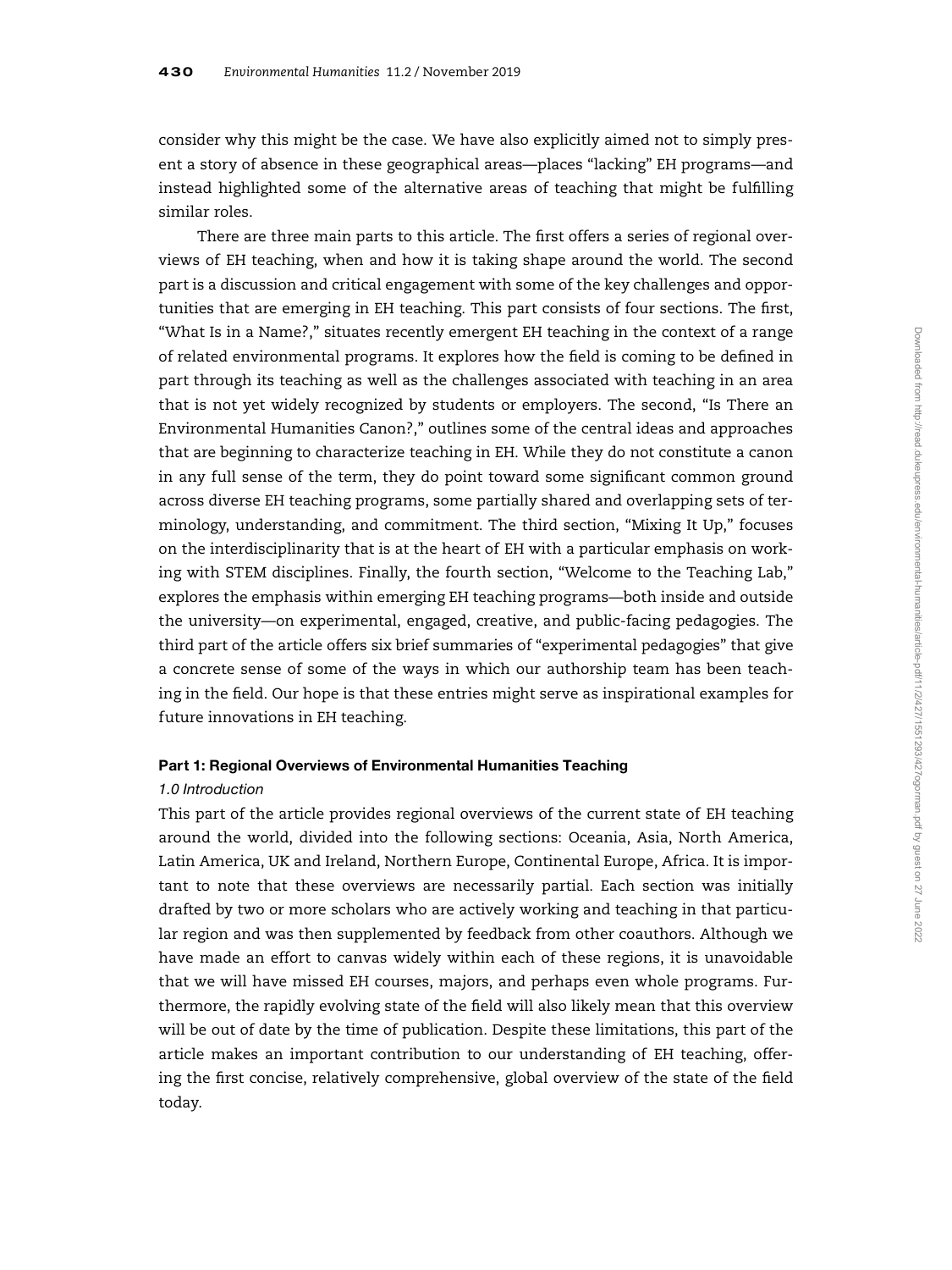## 1.1 Oceania

Across Oceania, EH is being taken up as a label for teaching in varied ways and to quite different extents. However, there are some common hallmarks to the way in which the field is taking form. These are, in large part, a response to the distinctive histories and current challenges of this region: (1) diverse forms of colonization and struggles for Indigenous sovereignty, (2) inequality and environmental injustice in relation to a range of issues including nuclear legacies and access to lands and waters, and (3) the related challenges of climate change in this region, which is already becoming one of the front lines of both rising sea levels and extreme weather events.

In Australia, EH has its roots in the work of the Ecological Humanities Group at the Australian National University (ANU) in Canberra from the early 2000s, led by Deborah Bird Rose, Libby Robin, Val Plumwood, Tom Griffiths, and others.<sup>3</sup> EH took root there as a distinctively interdisciplinary field, with scholars from a diverse range of disciplines in the humanities and social sciences—as well as collaborators from beyond the academy—drawn into close conversations with one another. These collaborations have characteristically included a central engagement with histories and ongoing realities of colonization. These features have carried through to teaching in the area. At present there are three named EH teaching programs in Australia, all in the greater Sydney area and all taking the form of undergraduate majors. The first of these was established in 2013 at the University of New South Wales (UNSW), the second in 2017 at Macquarie University, and the third in 2018 at the University of Wollongong. In addition, several other universities offer single courses in EH at undergraduate or postgraduate levels, together with other courses with more specific disciplinary environmental foci (e.g., ecocriticism, history, philosophy, anthropology, and gender studies). In the past few years, environmental humanities has become one of the central labels for HASS-centered environment teaching programs in the country (alongside existing specializations in human geography and Indigenous studies).<sup>4</sup> While there are no named postgraduate EH programs, a growing number of students undertaking research degrees identify with that field.

There are teaching programs in many allied areas of scholarship in Aotearoa/New Zealand, Hawai'i, Fiji, the Mariana Islands, and other parts of Oceania. As far as we are aware, however, there are no named EH programs to date. Instead, teaching in this area has centered on approaches and topics drawn from literature and ecocriticism, environmental history, Pacific and Indigenous studies (including Hawaiian and Māori studies), and more. For example, Chamorro scholar and poet Craig Santos Perez at the University of Hawai'i at Mānoa, teaches EH through his course on Pacific literatures, which brings together a range of disciplinary approaches to explore key regional concerns

<sup>3.</sup> Rose and Robin, "Ecological Humanities in Action"; Griffiths, "Humanities and an Environmentally Sustainable Australia."

<sup>4.</sup> HASS refers to the humanities, arts, and social sciences.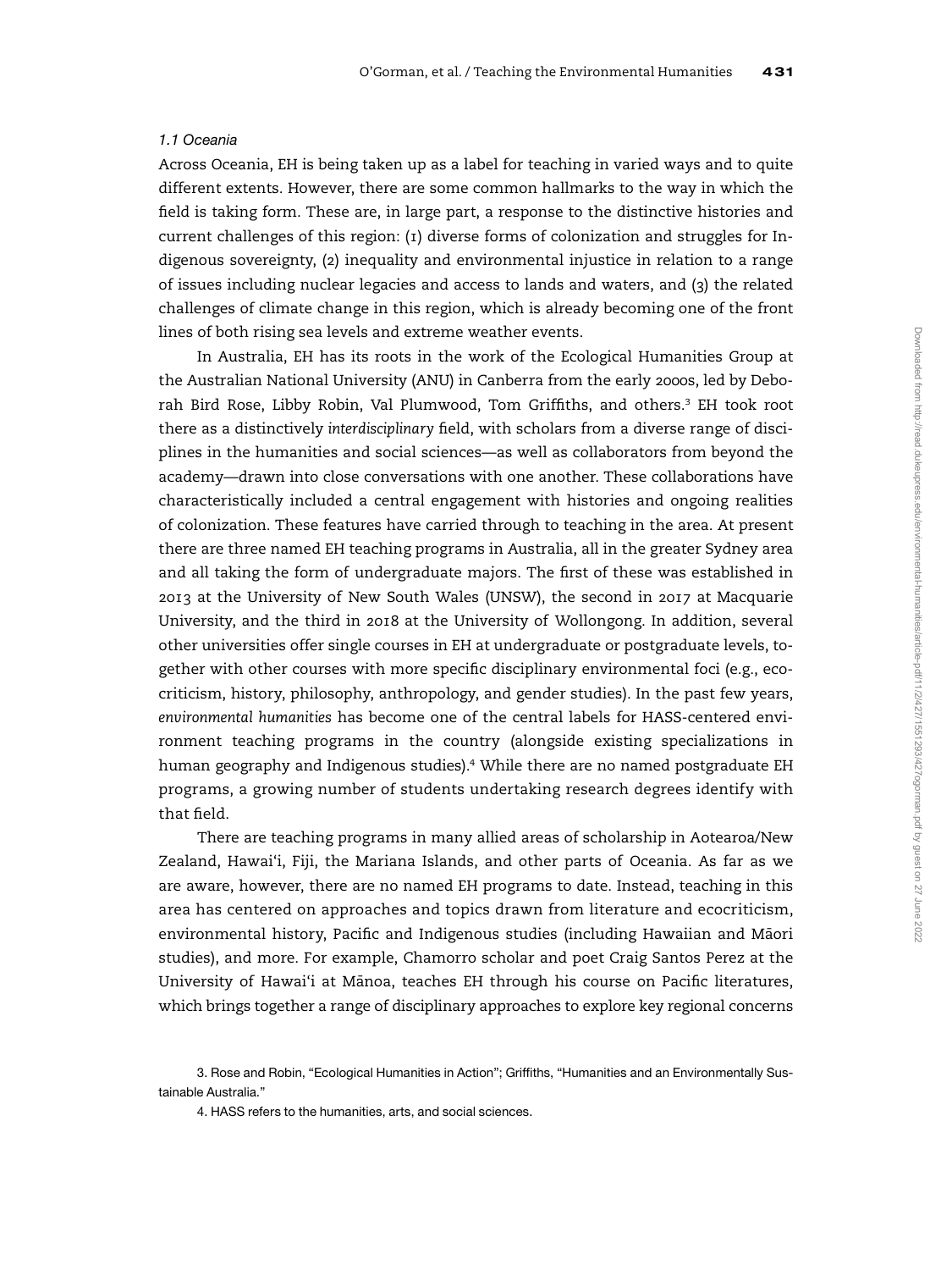centering on the intersections of indigeneity, tourism, militarism, globalization, colonization, and nuclear legacies. This course is one small part of an exceptionally vibrant storytelling and creative arts scene in wider Oceania that works across these themes. Another is historian Tom Brooking's interdisciplinary course on the entwined natural and cultural histories of New Zealand at the University of Otago. It brings together scholars across the humanities and sciences who teach with a range of methods.

#### 1.2 Asia

There are no specifically named EH teaching programs in Asia. However, at universities across Asia there are courses that focus on ecological approaches to literature, philosophy, history, and aesthetics. When an umbrella term for these approaches is used, in many parts of Asia the term ecological humanities is preferred (in English or in translation) as scholars often associate dualistic and anthropocentric connotations with the term environment. These associations are often seen to be incompatible with traditional or Indigenous values. In several cases, these "ecological humanities" programs predate the international success of the term environmental humanities and seek inspiration in Asian philosophy and religion to overcome nature/culture dualisms and create a society in "harmonious coexistence with nature" (as it is frequently put in Japan). When the term environmental humanities is used, it often refers to specifically Western approaches, including attention to the Anthropocene, environmental justice, and particular critiques of nuclear energy.

Within the Chinese academy, the concept of shengtai wenming has guided the creation and institutionalization of many eco-philosophical courses and programs. For example, the Chinese aesthetician and former president of Shangdong University, Zeng Fanren, began to offer graduate-level eco-aesthetic courses in 2007. Even prior to this, however, the term shengtai wenyixue ("the study of ecological literature and arts"; 生态文 艺学) had already emerged as a response to the rapidly deteriorating environment in the mid-1990s. Lu Shuyuan, one of the most important ecocritics in China, began offering courses on ecological literature and arts. The nondualistic term ecology, according to Zeng Fanren, is more suited to express the notion of tian ren he yi ("the unity of heaven and humanity"; 天人合一). For Lu, Chinese religions such as Buddhism and Daoism and local cultures tend to be ecologically oriented and hence serve as the antidote to China's reckless modernity. Currently, courses on ecocriticism, ecoaesthetics, ecological and environmental history, and environmental philosophy are offered at the graduate level at many major institutions in China, such as Beijing University, Beijing Normal University, Hunan University, Renmin University, Shandong Normal University, Shanghai Normal University, and Tsinghua University. In recent years, Hong Kong has also begun actively developing ecological humanities curriculum under various labels at the undergraduate level.

In Taiwan, Tamkang University began offering ecocriticism courses in the early 1990s, and this university can fairly be said to have been an important institutional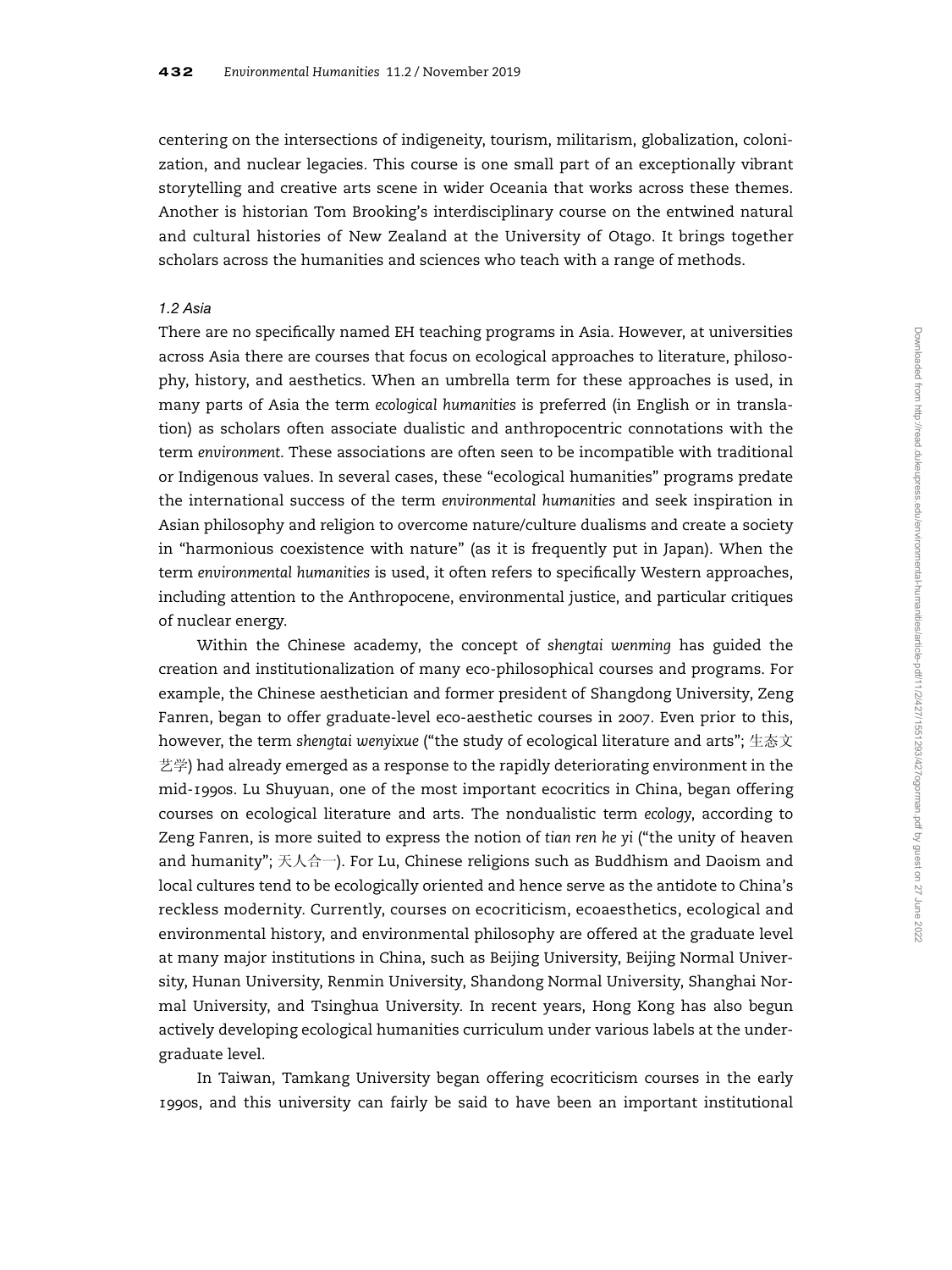home for Taiwanese ecocriticism and to have nurtured what is now being called the environmental humanities. A range of other universities in Taiwan, including National Taiwan Normal University, National Chung Hsing University, and National Sun Yat-sen University, also offer graduate-level seminar courses on ecocriticism and Indigenous studies. These courses include not only Western ecocritical theories and literature, but also Taiwanese literature and cinema, particularly documentary films.<sup>5</sup> Academia Sinica, the national academy of Taiwan, has been a stronghold of environmental history in East Asia, but as a research institute they do not contribute directly to teaching. National Cheng Kung University offers a range of elective courses on human-animal relations, sci-fi, and eco-feminism in their history and Taiwanese literature departments, all of which place themselves in the global EH tradition.

In Singapore, the term environmental humanities is new to the teaching landscape, which is not surprising given the country's traditional focus on STEM fields in higher education. To date two named EH courses have been offered in Singapore: "Approaches to Environmental Humanities" (2018) was an English elective taught by a postdoctoral fellow at Nanyang Technological University, while "Foundations of Environmental Humanities" is a core module in Yale-NUS College's environmental studies major (cross-listed with literature), offered every two or three semesters. Both courses explore the role of the arts and humanities in understanding and responding to the socioecological challenges of the Anthropocene, exposing students to a range of disciplinary approaches.

In Japan, the environmental turn in the humanities took place relatively early. In the early 1990s study programs emerged in areas like human and environmental studies or human-nature coexistence studies (e.g., Kyoto University, Kanazawa University). A variety of courses in environmental philosophy, ethics, anthropology, sociology, communications, and literature can be found at BA, MA, and PhD levels in most universities across the country. These approaches are often grounded in the work of scholars of the New Kyoto school, such as philosopher Watsuji Tetsurō or biologist Imanishi Kinji whose enquiries into non-European environmental thought have also influenced Western EH. Buddhist and non-European environmental ethics, subsistence economy, commons, and traditional environmental knowledge are accordingly the topics most researched and taught in this tradition, but in general, these courses are more environmental science heavy than their Western counterparts. The tendency to reorganize university programs so that they combine humanities and social sciences with environmental issues has, however, increased since the early 2000s. The specific label environmental humanities, or kankyō jinbungaku, is seldom used in the Japanese context, partly because the term humanities is not generally used in university structures. When

<sup>5.</sup> In 2015, the Humanities for the Environment (HfE) network established two observatories in Taiwan, one at National Taiwan University and another at National Sun Yat-Sen University and National Chung Hsing University.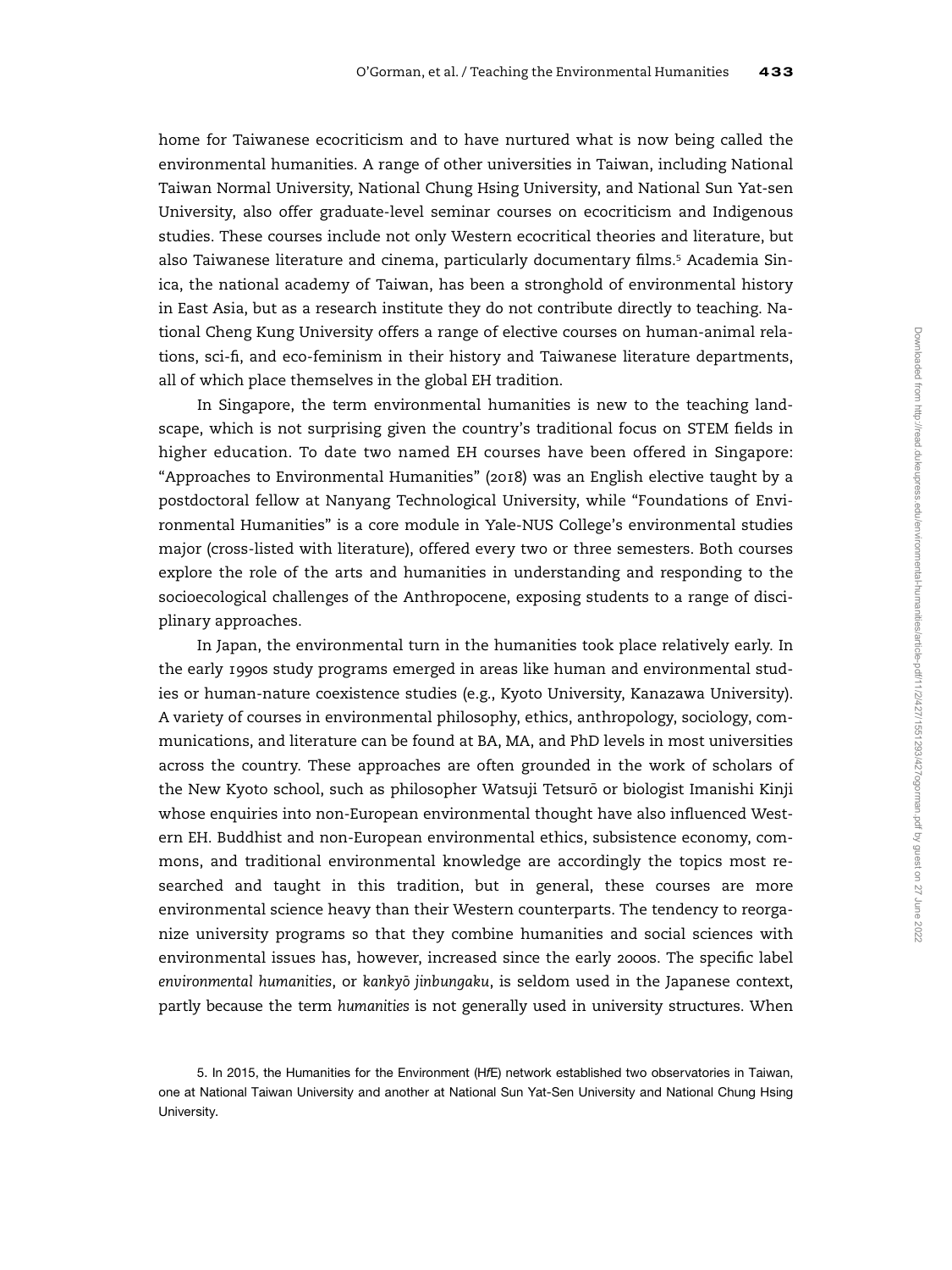used, it tends to refer explicitly to the Anglo-American tradition, including the work of ASLE-Japan and the EH publication series by Benzei Shuppan.

In India, the interdisciplinary environmental or "ecological humanities"—the preferred term by some scholars, including Nirmal Selvamony, a senior eco-scholar and president of tiNai, a forum promoting ecocriticism—has yet to really emerge and as such there are no explicitly named courses in this area. There are, however, strong offerings in ecocriticism (mostly offered in English departments) at Madras Christian College (Chennai), Loyola College (Chennai), Bishop Heber College (Trichy), Delhi University (Delhi), Central University of Tamil Nadu, and West Bengal State University. In addition, India has a long tradition of research and teaching in environmental history, ecophilosophy, and political ecology (at the intersections of development studies, subaltern studies, and feminist studies). Indian universities such as Ashoka University, Jadavpur University (which ran a two-week EH intensive in November 2016), and the University of Delhi are among the leaders in the field of environmental history, both within Asia and beyond.

## 1.3 North America

In North America, it is difficult to identify common EH themes as the field is fastgrowing and characterized by new programs and rapidly shifting centers of influence. Institutions tend to gather thought collectives that emphasize topics most relevant to a given region, such as climate change and glacial melt in Canada, oceans on the West Coast, deserts in the Southwest, legacies of postindustrial decline in the Midwest, urban environment in large cities, and relations with Indigenous/First Nation groups across Canada and the US. To the extent that a unifying theme can be identified, it may lie in environmental justice (EJ). Activists and scholars who focus on EJ have been able to demonstrate that you cannot successfully tackle topics like climate migration, industry siting, or inequitable access to clean water without being sensitive to the different experiences of people of different races, genders, and classes.<sup>6</sup> By bringing concepts of justice and intergenerational justice into the conversation, scholars in EH are challenging technocratic solutions that ignore questions of power and privilege in human societies and questions about the rights of nonhuman species to survivability.

Undergraduate and graduate students have shown great interest in humanities coursework with environmental themes and most large institutions have at least one faculty member who identifies their teaching and scholarship as part of EH, often with a focus on ecocriticism. The University of Wisconsin–Madison's Center for Culture, History, and Environment (CHE) has long been a notable exception for its focus on environmental history. Many of these courses are still offered in programs labeled "environmental studies." There is, however, growing recognition that certain research themes involving "questions of socioeconomic inequality, cultural difference, and divergent

6. Di Chiro, "Environmental Justice"; Agyeman, "Sustainability."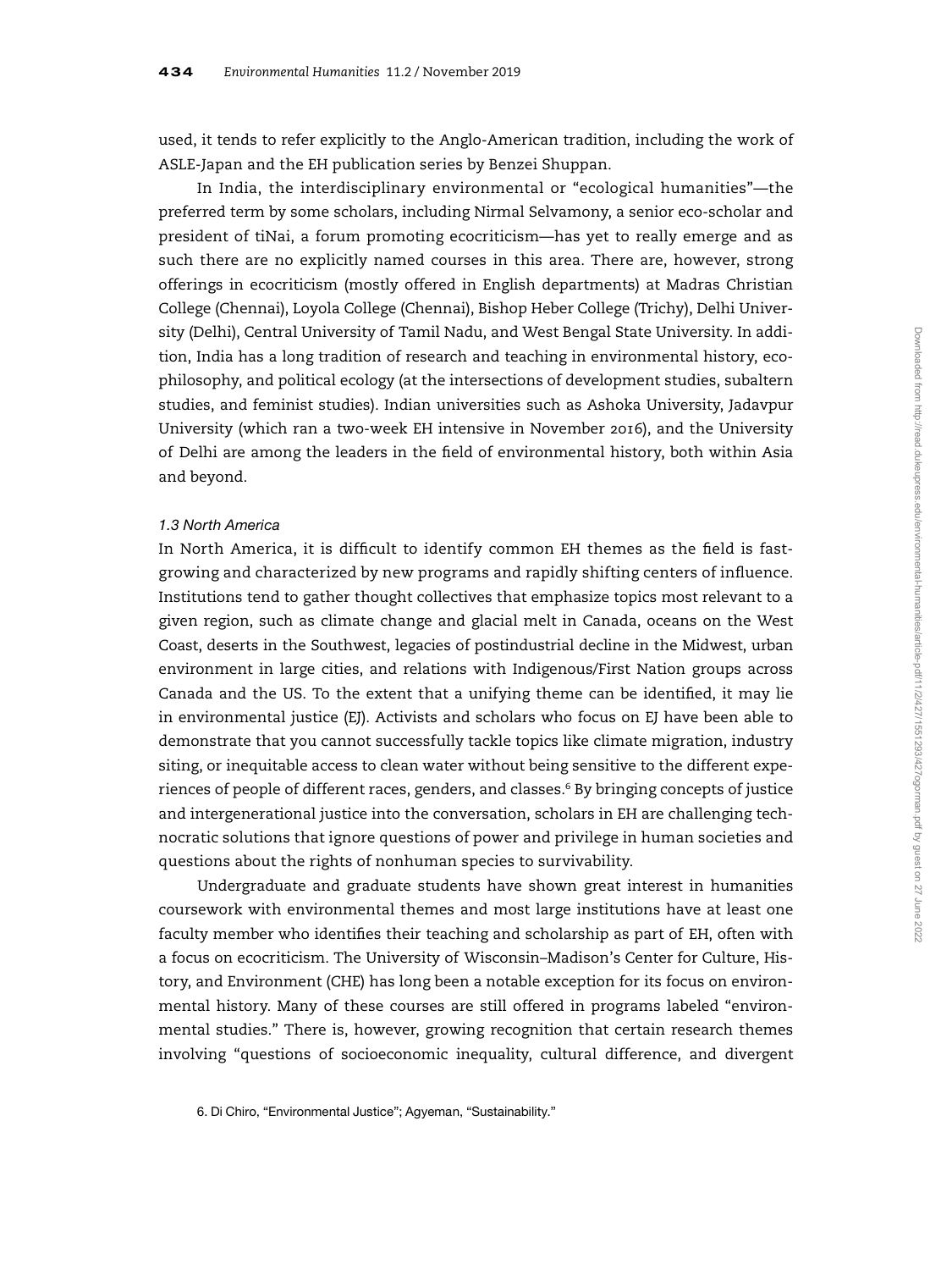histories, values, and ethical frameworks" are better situated in programs that enrich the meaning of "environmental studies" with interdisciplinary EH modes of inquiry.<sup>7</sup>

The first American university to offer a named EH graduate degree was the University of Utah, where a two-year master's program prepares "students for careers as environmental leaders and thinkers."<sup>8</sup> In 2016, Oregon State University also began offering a master's in environmental arts and humanities with the goal of providing students with a degree focused on the cultural, moral, historical, spiritual, creative, and communication dimensions of environmental issues. At the PhD level, several universities, including UCLA, the University of Michigan, the University of Wisconsin, and Yale University, offer graduate certificates or specializations in EH while earning degrees in fields like English, history, or language and literature.

Other universities training students at the PhD level have formed interdisciplinary "environmental humanities initiatives," including Arizona State University (ASU); Princeton; Yale; University of California, Santa Barbara; and in Canada, the University of Saskatchewan; the University of Calgary; Mount Royal University; and the University of Victoria. These initiatives foster and consolidate diverse programming in literary studies, history, religion and ecology, environmental anthropology, sustainability, environmental justice, and energy transitions, among other foci, and graduate students are invited to study within traditional departments while taking courses across the graduate curriculum.

At the undergraduate level, ASU began offering an EH certificate in 2009 that allows students to fulfill major and minor requirements in recognized environmental fields, such as biology or sustainability, while also earning an additional credential in the attractive but still often less recognized field of EH. Stony Brook University offers an undergraduate major and minor in EH that integrates the humanities into the core curriculum offered in their Sustainability Program. Sterling College in Vermont also offers an undergraduate degree. Most of the graduate programs or initiatives offering training in EH also offer a range of undergraduate courses but not specifically in EH majors or minors. Similar initiatives for establishing an undergraduate major in EH are underway in Canada at Mount Royal University while the University of Victoria offers students the opportunity to major in English while specializing in an EH "research cluster."

#### 1.4 Latin America

The concept of EH is not yet widely used in Latin America, although it has gained some traction in recent years. However, there is a consolidated tradition of research on environmental issues by researchers from the social sciences and the humanities. In general, this type of research uses the framework of socio-environmental studies. But other concepts, like biosocial or socio-natural, are also being used. This notion of the

<sup>7.</sup> Heise, "Planet, Species, Justice."

<sup>8.</sup> See [environmental-humanities.utah.edu/.](http://environmental-humanities.utah.edu/)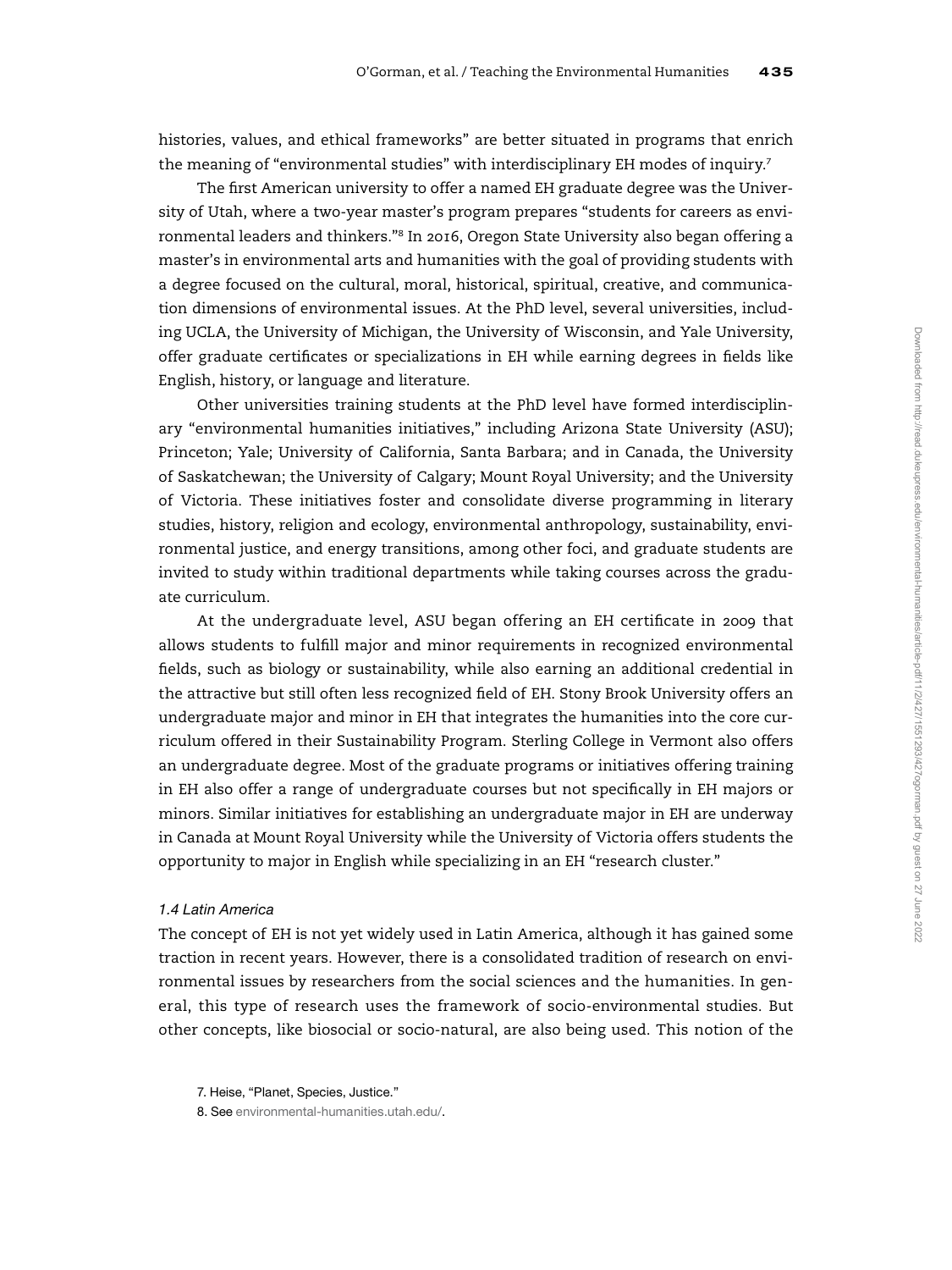socio-environmental is quite well rooted in the region—not only in academia but also in social movements—and it may be that this term already does the kind of work in this region that EH is doing elsewhere.

With regard to teaching, there is a range of interdisciplinary centers in Latin America that combine graduate education and social research focused on environmental issues or at least that have the environmental dimension as one of the axes of their work. In Brazil, for example, since 2000 there has been a National Association of Graduate Studies and Research in Environment and Society (ANPPAS is the Portuguese acronym). This association brings together about forty centers of this kind. Some are explicitly geared toward the environment and sustainability, others toward specific regions or rural development. What characterizes these centers is the presence of professors from different fields of knowledge, such as economists, historians, sociologists, philosophers, anthropologists, geographers, and ecologists. The biannual meetings of ANPPAS present this same diversity. It is likely that many of the chairs and publications offered by these centers, largely of an explicitly interdisciplinary nature, could be understood as belonging to the field of EH. In the case of undergraduate studies, the situation seems to be more fragmented. There are chairs with a socio-environmental perspective in departments of social sciences, ecology, and the like. But not, as far as we know, interdisciplinary programs such as those mentioned for graduate studies.

As far as we are aware, there are no teaching programs in Latin America explicitly using the terminology of EH. But in the research context, some seeds are beginning to appear, sometimes promoted by Latin American scholars living in the United States and Europe. To a large extent, these initiatives seem to be emerging from researchers working in the fields of cultural studies, anthropology, sociology, and ecocriticism. A Network of Environmental Humanities Research (Red de Investigación en Humanidades Ambientales—RIHA) was created recently, with a page on Facebook. The network is coordinated from the Catholic University of Chile, where systematic meetings have been organized by scholars "in favor of the environmental humanities." RIHA's objectives, nevertheless, do not mention teaching, but rather the dissemination of research and information on publications and events. Also, there are some interdisciplinary conferences on environment and humanities happening in Latin America. At the end of 2017, for example, a conference was organized in Maldonado, Uruguay, entitled Humanities and Ecology for the 21st Century. This conference, promoted by the South American Institute for Resilience and Sustainability Studies, was probably the most comprehensive one ever held in the region. It presented a high-quality program, focused on the field of cultural studies. Another high-level conference, entitled Knowledge/Culture/ Ecologies, was also held in 2017 at Universidad Diego Portales in Santiago, Chile. This conference took place in close cooperation with the Institute for Culture and Society (ICS), Western Sydney University, Australia. It is worth noting in both conferences the presence of renowned researchers from several countries in Latin America and abroad.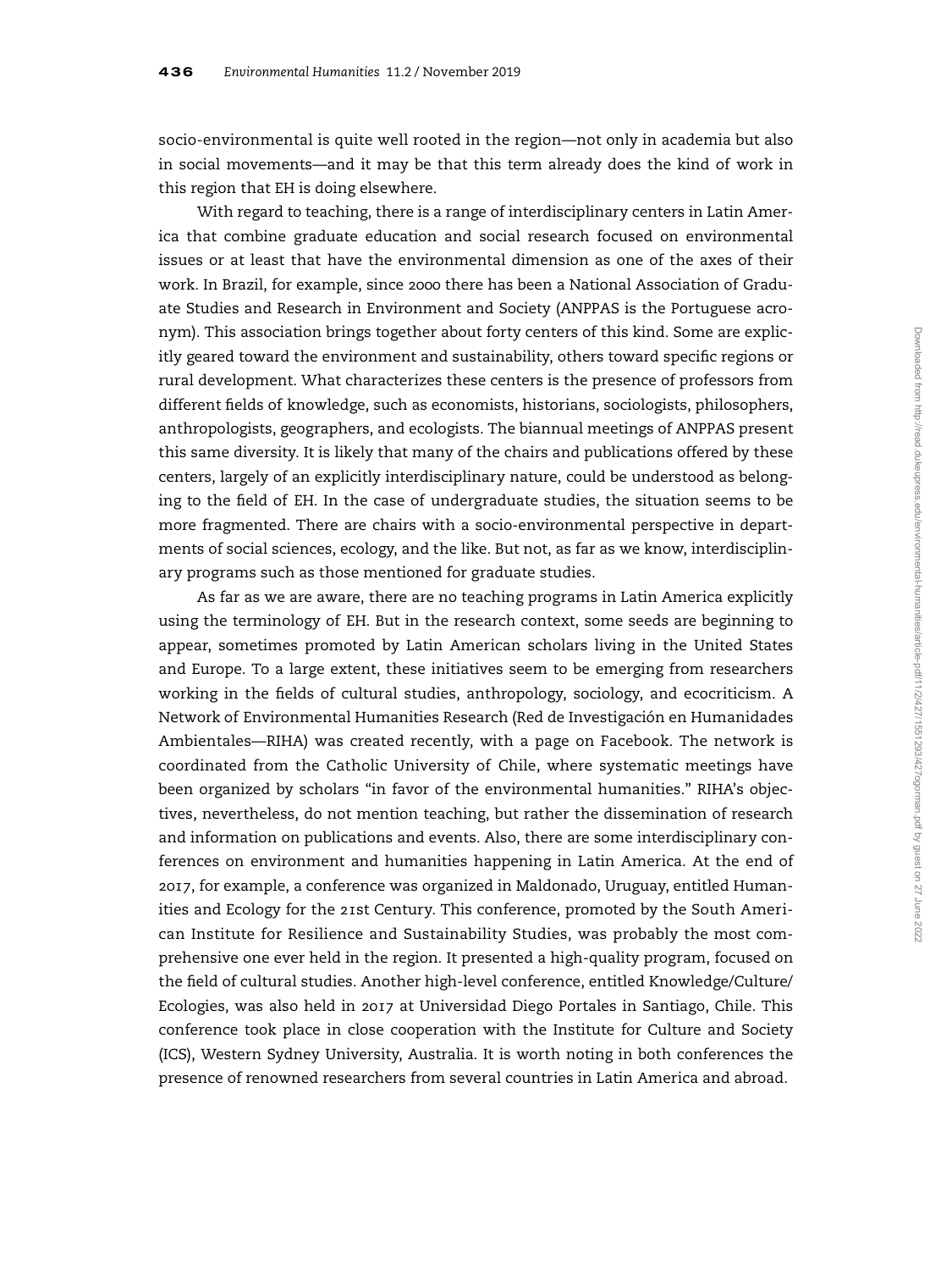## 1.5 UK and Ireland

EH teaching remains relatively underdeveloped in the UK and Ireland, although environmentally oriented degrees have been created within specific disciplines in several universities. The most notable of these was the (now defunct) University of Lancaster's pioneering MA in Values and the Environment, which was established in the Philosophy department in 1989 and relocated to the University of Central Lancashire in 2006.<sup>9</sup> Developing multi- and interdisciplinary qualifications has proven more challenging, however, as undergraduate degrees tend to be highly specialized, with students typically studying a single subject throughout their program in the UK. The notable exception is Scotland, where students study three or more subjects in their first year before focusing in on one or two majors. Unsurprisingly, then, the pioneering EH-type master's programs in the UK were Scottish: Edinburgh University's MSc in Environment, Culture, and Society, now closely linked with the Edinburgh Environmental Humanities Network, and Glasgow University's MLitt in Environment, Culture, and Communication, launched in 2007 and 2012, respectively.

It is not possible to identify any clear regional trends at this stage. As elsewhere in the world, $10$  existing programs largely reflect the disciplinary expertise and socioecological concerns of the staff involved. For example, in 2015 King's College London launched a multidisciplinary MA: Climate Change: History, Culture, Society, instigated by the geographer Mike Hulme. EH at the University of Leeds, by contrast, leans more toward environmental literary studies, with particular strengths in postcolonial ecocriticism, animal studies, and disaster studies. In conjunction with KTH (Stockholm) and the Rachel Carson Center (Munich), Leeds is also currently leading an EU-funded innovative PhD program, called ENHANCE (Environmental Humanities for a Concerned Europe).

The first MA in Environmental Humanities (MAEH) in the UK and Ireland was created at Bath Spa University in 2016 under the auspices of the university-wide Research Centre for Environmental Humanities (RCEH). Bath Spa has a long-standing reputation for its pioneering courses in ecocriticism and nature writing. Together with recent appointments in environmental philosophy, environmental anthropology, and cultural geography, and existing expertise in heritage studies, eco-religious studies, and environmental science, this provided the foundation for the interdisciplinary MAEH and associated doctoral program, both of which include opportunities for creative practicebased research. EH graduate teaching and research is currently also under development at Bristol University in association with their newly created Centre for EH.

<sup>9.</sup> We are grateful to Isis Brook, who developed the online version, AwayMAVE; for background information on this track, see [www.lancaster.ac.uk/users/philosophy/awaymave/tutors.htm.](http://www.lancaster.ac.uk/users/philosophy/awaymave/tutors.htm) Among the other staff, key staff were philosophers Alan Holland, John O'Neill, John Benson, and Emily Brady, who subsequently became course director of Edinburgh's MSc in Environment, Culture, and Society.

<sup>10.</sup> Emmett and Nye, Environmental Humanities.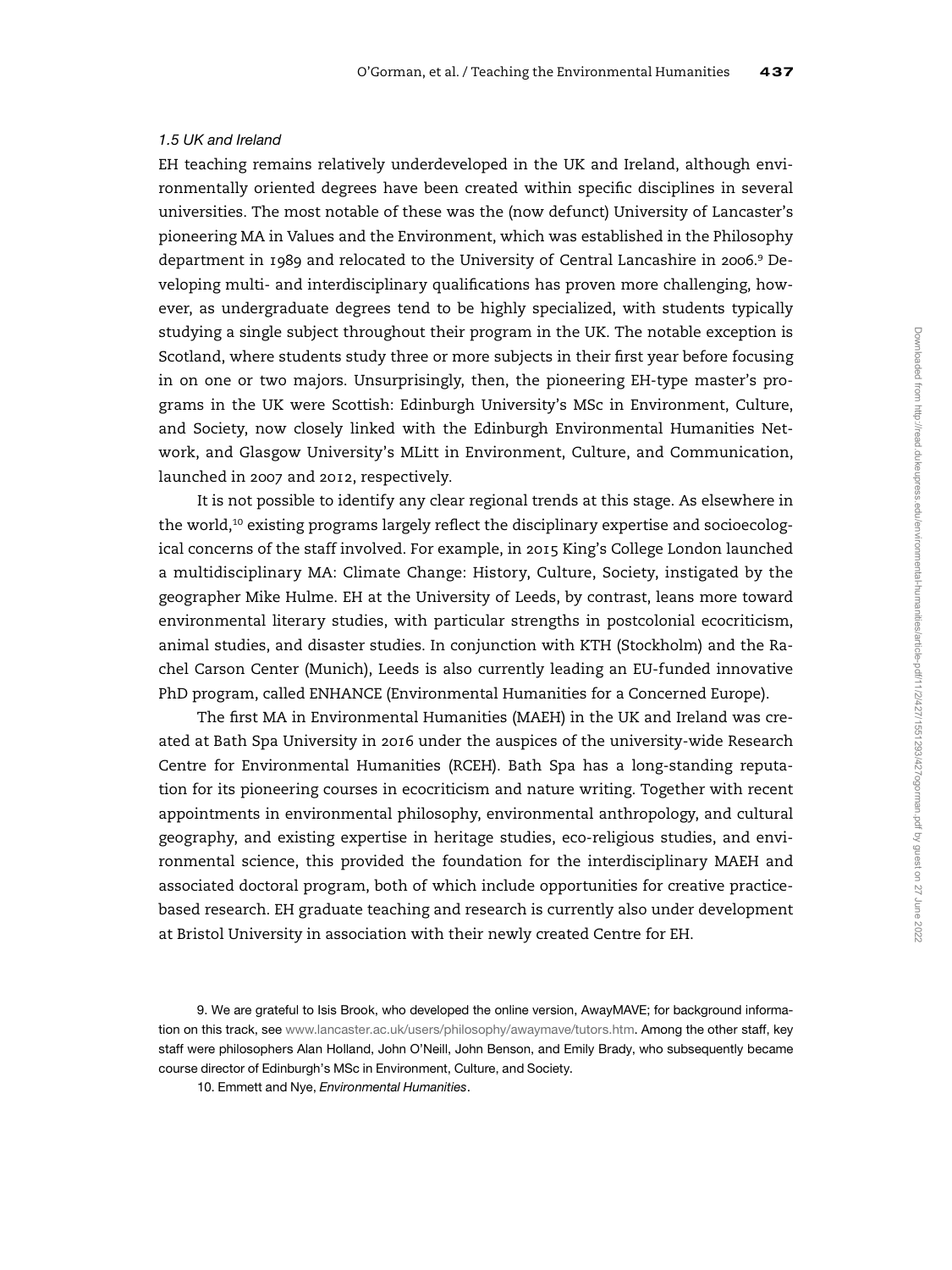## 1.6 Northern Europe

EH largely began to circulate in Scandinavia and the Baltic countries from about 2010, with a few minor precursors. Since then, sizeable EH activities have developed in Scandinavia at the Environmental Humanities Laboratory at KTH Royal Institute of Technology in Stockholm (since 2011), and at Linköping University (since 2015), as well as more recent initiatives emerging in Denmark, Norway, Finland, and elsewhere around the region. In Denmark, the Aarhus University Centre for Environmental Humanities (CEH) was established in February 2017.<sup>11</sup> In Norway, the University of Stavanger established the Greenhouse EH program area in 2017, and the University of Oslo established the Oslo School of Environmental Humanities in 2018.

Of the three Baltic States, EH is most institutionalized in Estonia where the influences of literature, semiotics, and history are strong, while the term EH is perhaps perceived as too narrow in Latvia where related approaches have been developed at the intersection of arts and architecture, and Lithuania where politics and STS have been central. Thus, the compound "environmental humanities and social sciences" has been used in order to accommodate different tendencies in all three countries. In Estonia, the first EH undergraduate courses emerged in the Department of Semiotics and Theory of Culture at the University of Tartu that introduced eco- and biosemiotics as one of its specializations in the mid-1990s. The Estonian Centre of Environmental History (KAJAK) was established at the University of Tallinn in 2011.

Named EH teaching is most prominent in PhD training where graduate courses and seminars have been hosted at KTH, Linköping University, and Stockholm University (which started its doctoral program in environmental humanities in 2018) in Sweden, and at the University of Helsinki in Finland. The Oslo School of Environmental Humanities at the University of Oslo launched in 2018 will include development of MA and PhD programs in EH for students in Norway. KAJAK holds graduate schools in EH and/or environmental history every second year, often in cooperation with the University of Tartu, the Rachel Carson Center for Environment and Society (RCC) in Munich, and the European Society for Environmental History.

In general terms, integrative and collaborative approaches to teaching at an undergraduate level in the humanities have only recently begun to gain momentum, although an EH minor was started at the University of Oulu in Finland in 2002. Standalone courses labeled as EH are offered at the bachelor's level at Aarhus University (Denmark), University of Oslo (Norway), and University of Oulu (Finland) and at the master's level at Tallinn University (Estonia). Since 2015, Interdisciplinary Environmental Humanities was introduced as one of the four core elective courses for all MA students at the University of Tartu Master School in History, Literature, and Culture Studies, broadening the potential student body to include the Faculty of Letters. At KAJAK, EH has

11. CEH builds on the Aarhus University Research on the Anthropocene (AURA) project.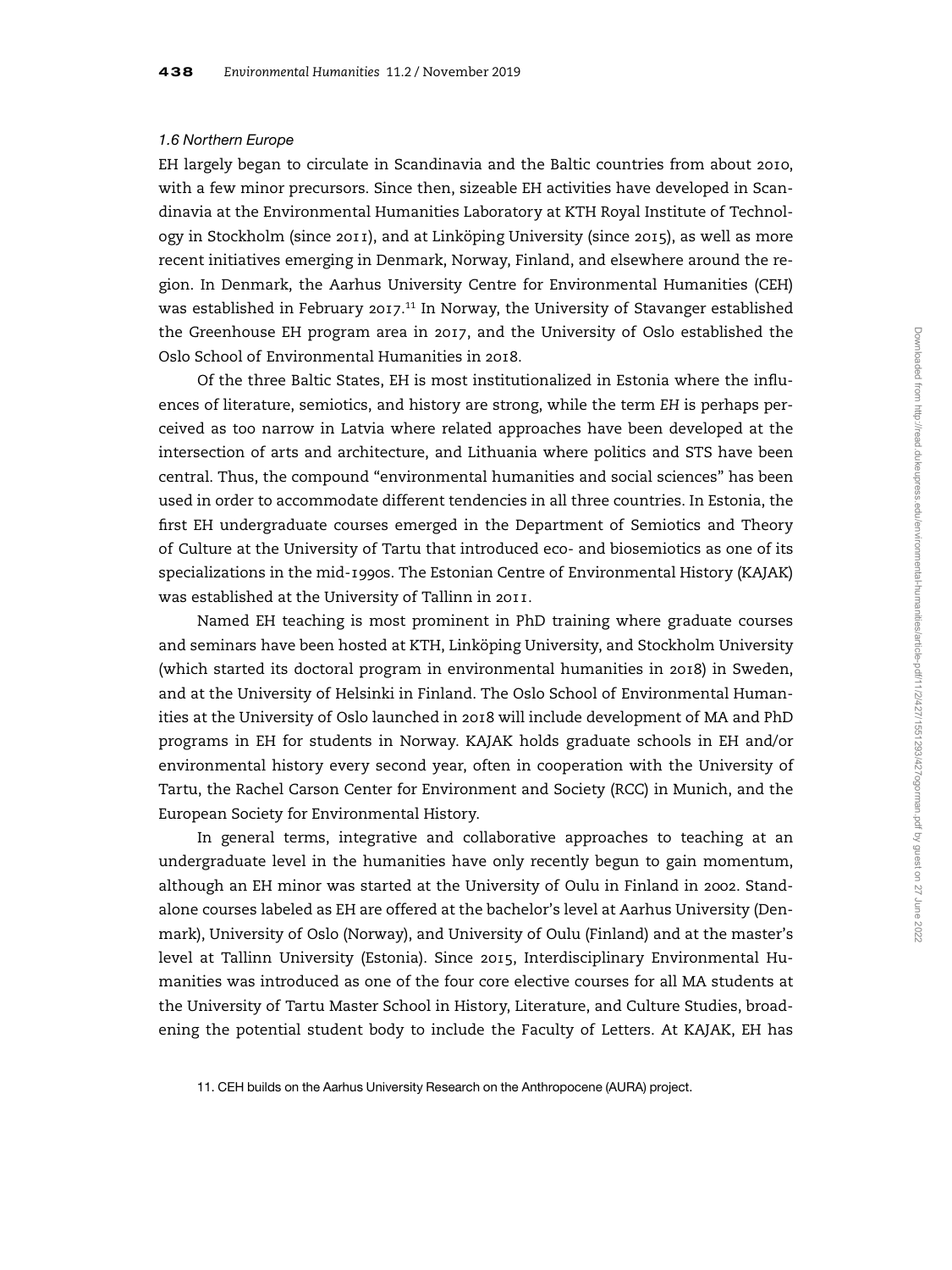become an independent minor in the history curriculum at BA level, and EH topics are also covered in the Department of Anthropology, the Centre for the Studies of Landscape and Culture, Urban Planning, and English Literature.

Significant EH teaching is also carried out in "environmental history" courses at KTH, Umeå University (Sweden), University of Stavanger (Norway), and some other universities; in "ecocriticism" in several places such as Mälardalen University, Mid-Sweden University, and University of Gothenburg in Sweden; and in "anthropology" at Aarhus University. Since 2018, the University of Stavanger, Norway, has coordinated a new funded network called Bringing Research in Green Humanities into Teaching to promote EH teaching across the Nordic region.

#### 1.7 Continental Europe

In contrast to the United Kingdom and Northern European countries, where curricula are following an Anglo-American model and English is to a growing extent the academic lingua franca, universities in "Continental" (Western, Eastern, and Southern) Europe are less internationally or "Western" oriented, and more entrenched in national traditions. Currently, there are no BA or MA programs in EH offered under that specific name. However, in Spain, the DESEEEA (Diploma de Especialización en Sostenibilidad, Ética Ecológica y Educación Ambiental) was established in 2015 at the Universidad Politécnica de Valencia.<sup>12</sup> At the University of Extremadura a course in Humanidades Ambientales—the same term for EH that is being used in Latin America—has been taught since 2016 as part of the master's degree in English. The creation of a diploma in EH through the School of Humanities and the Institute for Applied Linguistics (LINGLAP) is scheduled for 2019.

Doctoral degrees in EH are awarded at three universities in continental Europe: at Masaryk University in Brno in the Czech Republic where the Czech term for EH (humanitní environmentalistika) has been in use since the winter term of 1997–98; at LMU Munich (through the RCC's doctoral program in Environment and Society); and at Augsburg University in Germany. Characteristically, both German programs are attached to chairs in american studies (see 2.1.1). The University of Warsaw, Poland, offers a PhD in "Transdisciplinary Environmental Studies" (really an EH PhD except in name) through the Liberal Arts and History Department; and a cross-faculty position in EH has been set up in Fribourg, Switzerland. Furthermore, the Swiss Network in Environmental Humanities (which is run by a US environmental historian and a Swiss ecologist) notes that courses in the field of EH (if not under that name) have been offered at Franklin University and at both ETH Zürich and the University of Zürich.<sup>13</sup>

Many universities in continental Europe offer BA and MA teaching options that focus on the environment while privileging the humanities over the social or natural

<sup>12.</sup> See ecoeducacion.webs.upv.es.

<sup>13.</sup> Forêt, Hall, and Kueffer, "Developing the Environmental Humanities."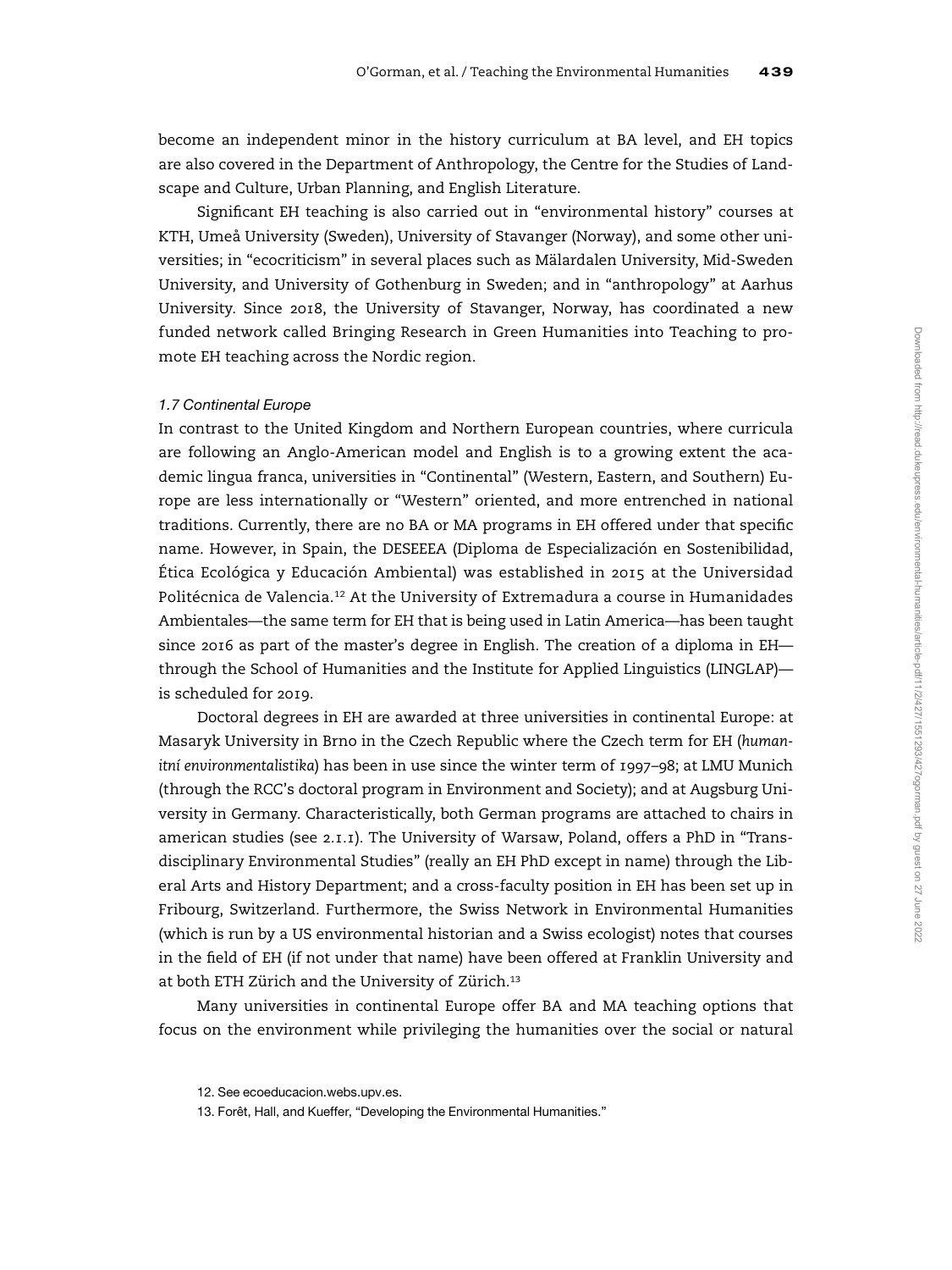sciences. Heidelberg University offers courses on environmental topics through the Heidelberg Center for the Environment, which brings together scholars from nine disciplines. Programs like the one at Masaryk University in Environmental Studies and the RCC's Certificate in Environmental Studies also fit this description. A broad range of other courses in environmental history, cultural environmental studies, biohistory, and similar disciplines are offered in several other Western, Central, and Southern European countries, especially in Belgium, Hungary, Italy, and the Netherlands. While the term EH is not generally used in the titles of these courses, notable exceptions are emerging, for example within Vrije University's new Environmental Humanities Center.

#### 1.8 Africa

A number of EH research networks have emerged in Africa centered on concerns that are dominant in particular regions, countries, or in one of the relatively independent African academic-language networks (French, English, Arabic, and Portuguese), but there is as yet little EH curriculum taught.<sup>14</sup> Environmental Humanities South (EHS), based at the University of Cape Town, offers the only named EH teaching on the continent, with a graduate program in which core curricula, co-taught across disciplines, are compulsory at both master's and PhD levels. Since its launch in 2015, the EHS program has accepted approximately forty-five graduates from roughly a dozen African countries and from a wide range of disciplinary and professional backgrounds. This diversity has contributed to the vibrancy of the teaching program.

EHS built its curriculum on an intensive workshop process in which interested academics from literature, film and media, sociology, anthropology, historical studies, and fine art shared respective research and teaching approaches, and worked toward the curricula of two core courses, the participants of which now include colleagues from geographical sciences and African studies. Concurrent student activism for university transformation and the decolonization of curricula, spearheaded by #Rhodes-MustFall in 2015, profoundly shaped the emerging EHS curricula, which now reflect the writings of Aimé Césaire, Frantz Fanon, Édouard Glissant, Sylvia Wynter, Thomas Sankara, Wangari Maathai, Nnimmo Bassey, and others whose critiques of racism, coloniality, and modernity are of direct relevance to the transformations of university scholarship that are demanded by an Anthropocene/Capitalocene geological era.

Interest in EH approaches from graduates and colleagues with work and life experience in Zimbabwe, Kenya, Mauritius, Tanzania, Mozambique, Lesotho, South Africa,

14. These research networks include the following: the African Network for Environmental Humanities based in Nigeria serves to connect scholars in a region where ecological discussions on petropolitics are strong, in the shadow of the execution of Ken Saro-Wiwa. The Oceanic Humanities at the University of the Witwatersrand in Johannesburg, South Africa, has built on a foundation of Indian Ocean scholarship, broadening its focus on postcolonial literature and shared history to a broad interest in hydropolitics including sea level rise, acid mine drainage, urban water crises, monsoon changes, and the Antarctic. At the University of Pretoria, the African Observatory for Environmental Humanities focuses on ecological knowledges both traditional and innovative.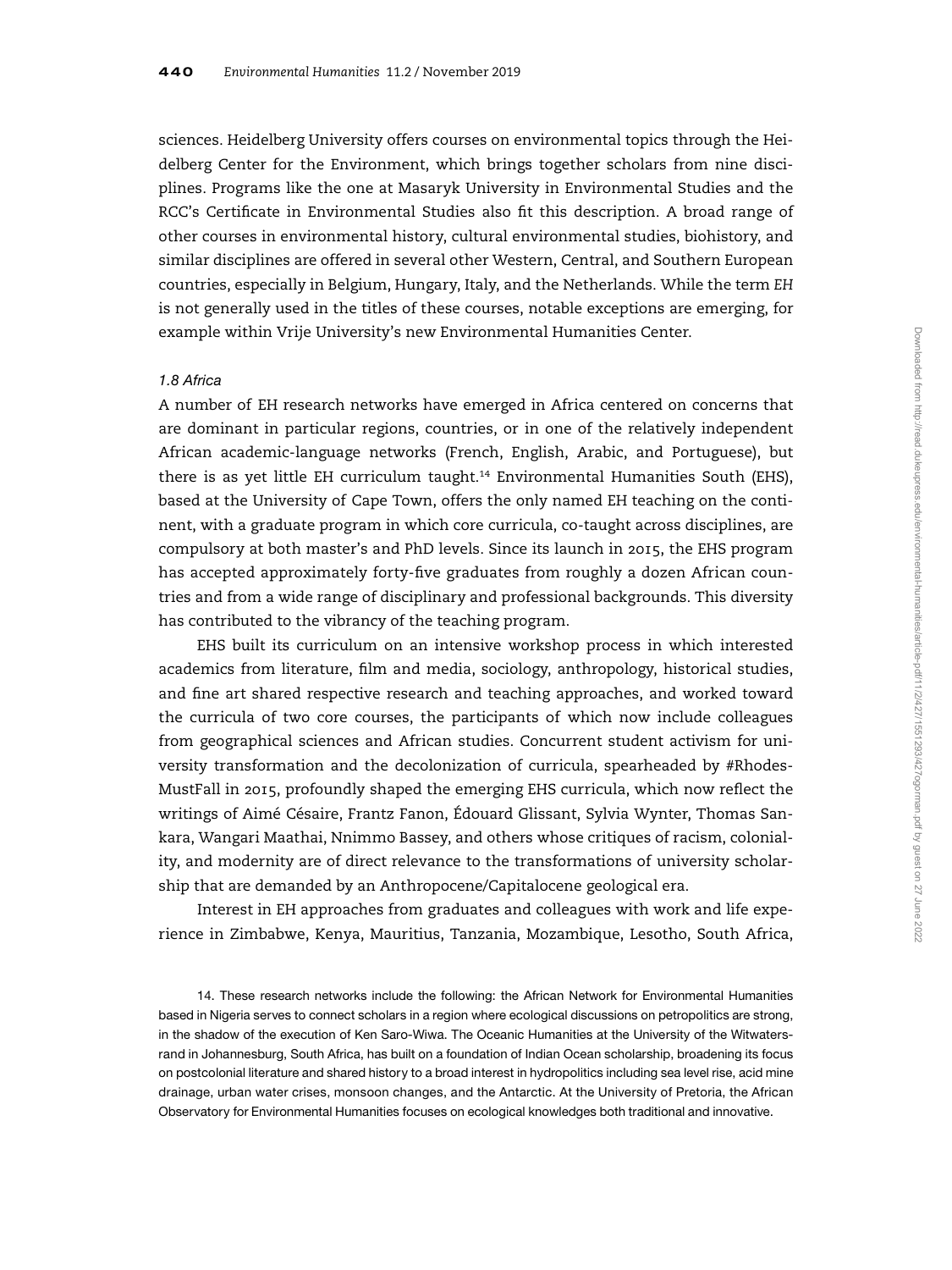Congo, Nigeria, Namibia, Cameroon, Malawi, Sudan, and Zanzibar evidences the growing recognition across the continent of the value of an integrative teaching environment. In Africa, work in EH is emphasizing an approach where problems are defined neither by the need for disciplinary furtherance, nor for neoliberal orientations to national economic growth, but by the need to address complex real-world problems and situations.

Nonetheless, there remain significant challenges. The "post-humanities," as a scholarly approach, has not found a great deal of traction in a context where, as one graduate put it, "I've spent my whole life showing I am a human being not an animal; I cannot accept a post-humanism that wants me to become-animal." Given the very troubling forms of northern environmentalism in conservation that exclude people, "green" has little traction as a concept, and, to paint with broad brushstrokes, is generally situated in opposition to "development." Thus, as northern climate responses seek to leverage development funds to obtain climate-responsive buy-in from African governments, African climate change discourses in many—not all—research, teaching, and policy contexts have not sought to articulate a critique of "neoliberal green." This is a major concern, as it means that many climate interventions serve to become "Development Mark II," and the familiar critiques apply. The implication is that in the long term, interventions to stem climate change agreed to at an intergovernmental level are at risk within nations.

The emerging "African EH conversation" is hampered by the very few connections between Francophone, Lusophone, and Anglophone academic communities across Africa, and the fact that university libraries, chronically underfunded, tend to prioritize core disciplines. Innovative and integrative scholarship must therefore be open access; hence, the EHS strategy of building a research base and then publishing edited collections that will be available online for free download.

Since bursaries are hard to find and the majority of graduates seeking an EH program to date have careers and families to support, EHS academics are working on creating a suite of part-time courses, in which we will be working with colleagues in different fields (for example, water infrastructure engineering) whose struggles have got them to the point where they recognize the limitations of their prevailing disciplinary paradigms. With support from the Mellon Foundation, EHS is looking to build stronger regional partnerships to support a wider curriculum for distance learning.

Key to emerging African environmentalism is critique of the notions of "nature" inherited from coloniality-modernity, and which currently continue to materialize in corporate land-grabbing, hostile forms of conservation that exclude people, and a range of destructive approaches to natural-resource extraction whether of water, oil, gas, wood, crops, or fish. Introducing a scholarly discourse that "undisciplines" human worlds and natural sciences and then works toward a reconstructive approach is being argued for by a range of scholars in Africa, because it offers a space where decolonial thought meets the Anthropocene's necessity for scholarship that no longer divides the sciences, social sciences, and humanities. Bridging these approaches in curricula on a continent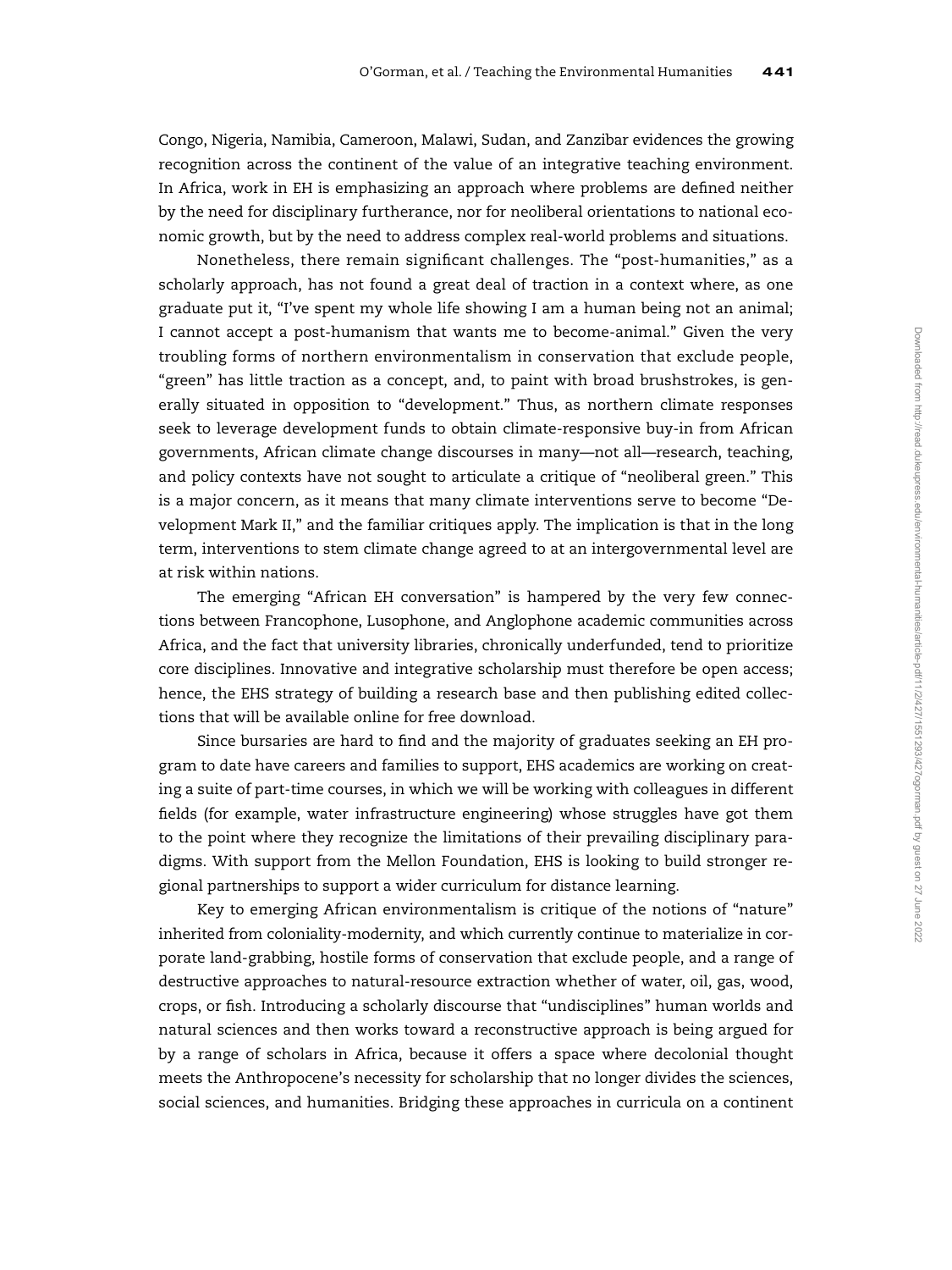where neoliberal dogma and funding platforms dominate teaching and research on environmental matters compels a rich engagement with knowledge studies, postcolonial literatures, visual arts, science studies, political ecology, law, and onto-epistemic approaches.

## Part 2: Key Challenges and Opportunities in Environmental Humanities Teaching

## 2.0 Introduction

In this part of the article we explore some of the key challenges and opportunities for EH teaching. Here we draw on the experiences of our authorship team in designing, establishing, and teaching EH courses, majors, and programs around the world at both undergraduate and graduate levels.

## 2.1 What Is in a Name?

2.1.1 fellow travelers As is clear from Part 1 of this article, the global growth in EH is patchy and uneven. In some parts of the world, broadly similar interdisciplinary approaches to the environment, including ones that are increasingly incorporating the perspectives of the humanities, are being taught under other names, such as socioenvironmental studies in Latin America, ecological humanities in parts of Asia, and human ecology (ekologjia humane) in Albania. Some of these approaches were established contemporaneously with the emergence of EH in the Anglophone world, using terms that made most sense in the local cultural context. Indeed, it seems that the label environmental humanities has gained the most traction, especially in research but also in teaching, in Anglophone university environments (including places like Scandinavia and South Africa where university education is often conducted in English). Outside the Anglophone world, for example in continental Europe, many of the existing programs in EH were established by English-speaking scholars or in American studies departments. However, even within Anglophone universities, teaching in this broad area still often comes under a variety of other names (in large part shaped by local institutional histories), but is increasingly incorporating a greater emphasis on scholarship and approaches from EH. For example, at Arizona State University, where the first free-standing School of Sustainability was established, the term sustainability has wider institutional traction; while at New York University Abu Dhabi, the term eARThumanities is preferred.

As a result of these local differences, in some parts of the world—indeed at some universities—alternative labels and approaches have meant that the term environmental humanities has not been as useful or necessary, and subsequently has not been taken up. It has also been noted that in some instances EH does not translate well into other languages. The German Umweltgeisteswissenschaften, for instance, sounds awkward and narrow to some and has not yet gained any currency; the same goes for direct translations of the term environmental into Slavic languages (where ecological also tends to be the preferred term); and in Scandinavian languages the English term is often simply used.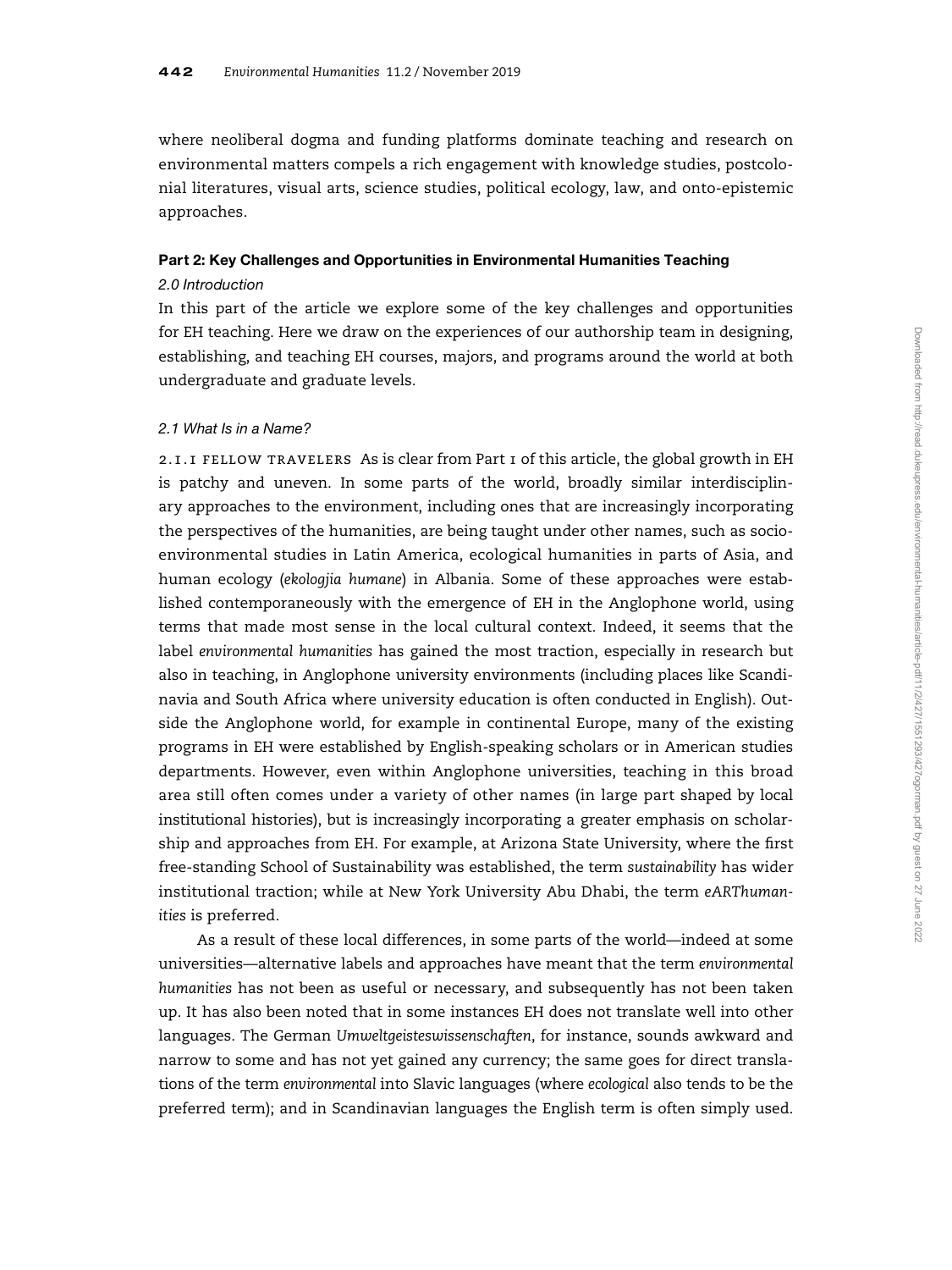Alongside issues in relation to the translation of the term environmental, the term humanities (and its translations) also has different meanings and currencies in various languages. In many other parts of the world, however, translations for the term EH are beginning to emerge. In Spanish, for example, the field is now often being referred to as "Humanidades Ambientales," in both Spain and Latin America. In Japan, there is a direct translation that is used informally (環境人文学, Kankyō jinbungaku), but it tends to be used in relation to specifically Anglo-American, ecocritical, strands of EH scholarship. In Russian and most other Slavic languages the term humanities has been translated as "sciences about humans" (гуманитарные науки). Some scholars in Russia, however, are beginning to establish and use the neologism humanities (e.g., in digital humanities, цифровая гуманитаристика), and it seems likely that the term EH might become more common in the future.<sup>15</sup>

2.1.2 umbrella or interdisciplinary projects One of the central tensions that characterizes the emergent field of EH, with regard to both research and teaching, is the extent to which it should be understood to be a fundamentally integrative and interdisciplinary project that challenges and indeed transforms traditional disciplinary approaches in the humanities. At one end of this spectrum there is a view that EH should function as something like an umbrella, gathering up existing approaches within subdisciplines like environmental history, environmental anthropology, and ecocriticism perhaps to enhance their visibility in various institutional and funding forums—but leaving these approaches essentially unchanged. At the other end is the notion that EH is interdisciplinary not just in the sense that it brings scholars of different disciplines into dialogue, but that it transforms their disciplinary approaches in some fundamental ways, at the very least through an engagement with one another's literatures and questions, but perhaps also through the development of new methods for researching, writing, and, of course, teaching.

Within the teaching space this tension takes particular forms. Those of us who have established undergraduate teaching programs in EH have had to consider the need to provide students with a cohesive set of approaches and ideas. In this context it is not sufficient to simply expose students to a variety of different approaches and hope that they will come out of this process with some sort of coherent education. Interdisciplinarity cannot simply be about sitting ideas and approaches alongside one another; it must also take up the work of synthesis, of cross-fertilization and interrogation. How this takes place is shaped by different institutional contexts. For example, at Macquarie the EH major incorporated existing disciplinary courses but also established a core set of synthesizing courses. At UNSW, all courses were designed as interdisciplinary offerings, centered around core training in ethnographic methods.

15. However, as the term environmental (эйнваронментальный) is difficult to pronounce, the Russian term for EH may be ecological humanities (экологическая гуманитаристика).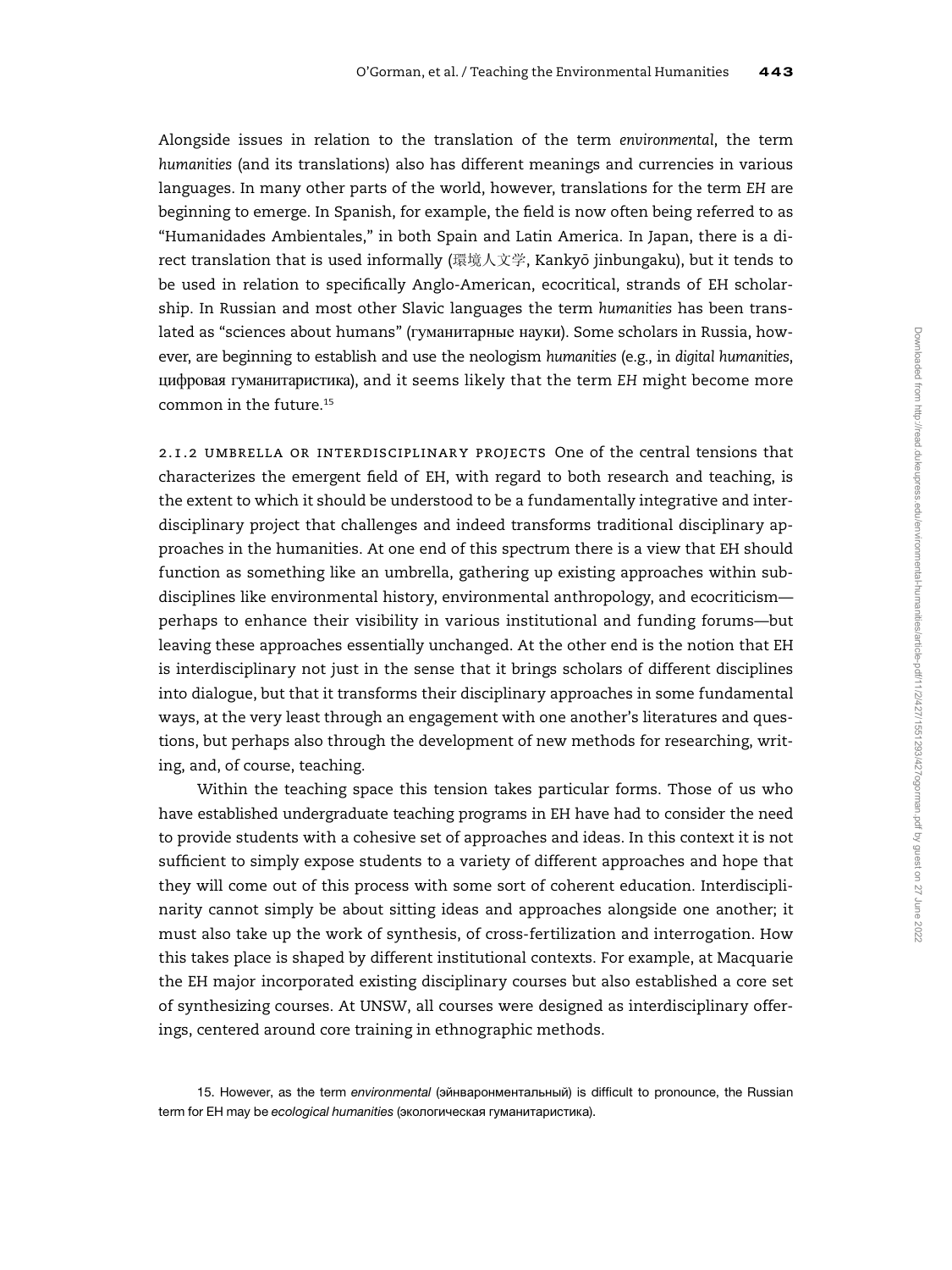In other contexts there is less emphasis on the need for such a synthetic approach to interdisciplinary training, as the field takes the form of an "add-on" to traditional disciplinary training in the humanities (either concurrently at an undergraduate level or as a postgraduate qualification). For example, the RCC offers an Environmental Studies Certificate Program (with a strong emphasis on EH) that accepts students from every discipline; they receive their MA in another subject and get an additional Certificate in Environmental Studies. Similarly, ASU offers a short certificate qualification in EH that undergraduate students can take alongside their primary training.

The core contrast here seems to lie in whether or not EH is the core disciplinary training provided to students. However, as greater numbers of students graduate with qualifications of one sort or another in EH, including those who are taking a thoroughly interdisciplinary approach to their postgraduate research under this rubric, it is becoming less and less tenable to understand EH primarily as an umbrella collecting up traditional disciplinary approaches. In this way, EH teaching is transforming the field.

2.1.3 a recognizable name? EH is not yet a well-recognized field outside of the academy. This poses both challenges and opportunities in recruiting students into teaching programs. On the positive side, EH often appeals to students as an exciting, dynamic, and emerging new field with a compelling story about the need to attend to environmental challenges as inherently social. On the other side, however, students must first learn about the existence of the field. Unlike programs in history, literature, or geography—which are taught at a high-school level in many parts of the world—EH is not an area that students are familiar with and therefore actively seek out. This lack of student recognition has been addressed in a variety of ways, from information sessions at high schools and in first-year university courses, to actively cultivating a lively social program of EH events.

This also means that students are often unsure about the vocational opportunities associated with EH. This is part of a broader trend in the humanities, which has been described by some as a "crisis" for the future of these disciplines, resulting from a perceived lack of vocational relevance.<sup>16</sup> Students who would like to work in the environmental field may be more attracted to strictly vocational environmental degrees (like environmental management or engineering), or just to qualifications that are likely to be more familiar to potential employers (such as geography and environmental studies). As the field is relatively new, and even more so as an area of education, much still remains to be seen about the vocational opportunities for EH students. In general terms, it seems that many of our students end up working for environmental NGOs, government departments, community organizations, and in cultural institutions like museums. Many others go on to work in entirely different areas. Indeed, these diverse employment possibilities are one of the key strengths emphasized by EH teaching programs around the

<sup>16.</sup> Schmidt, "Humanities Are in Crisis."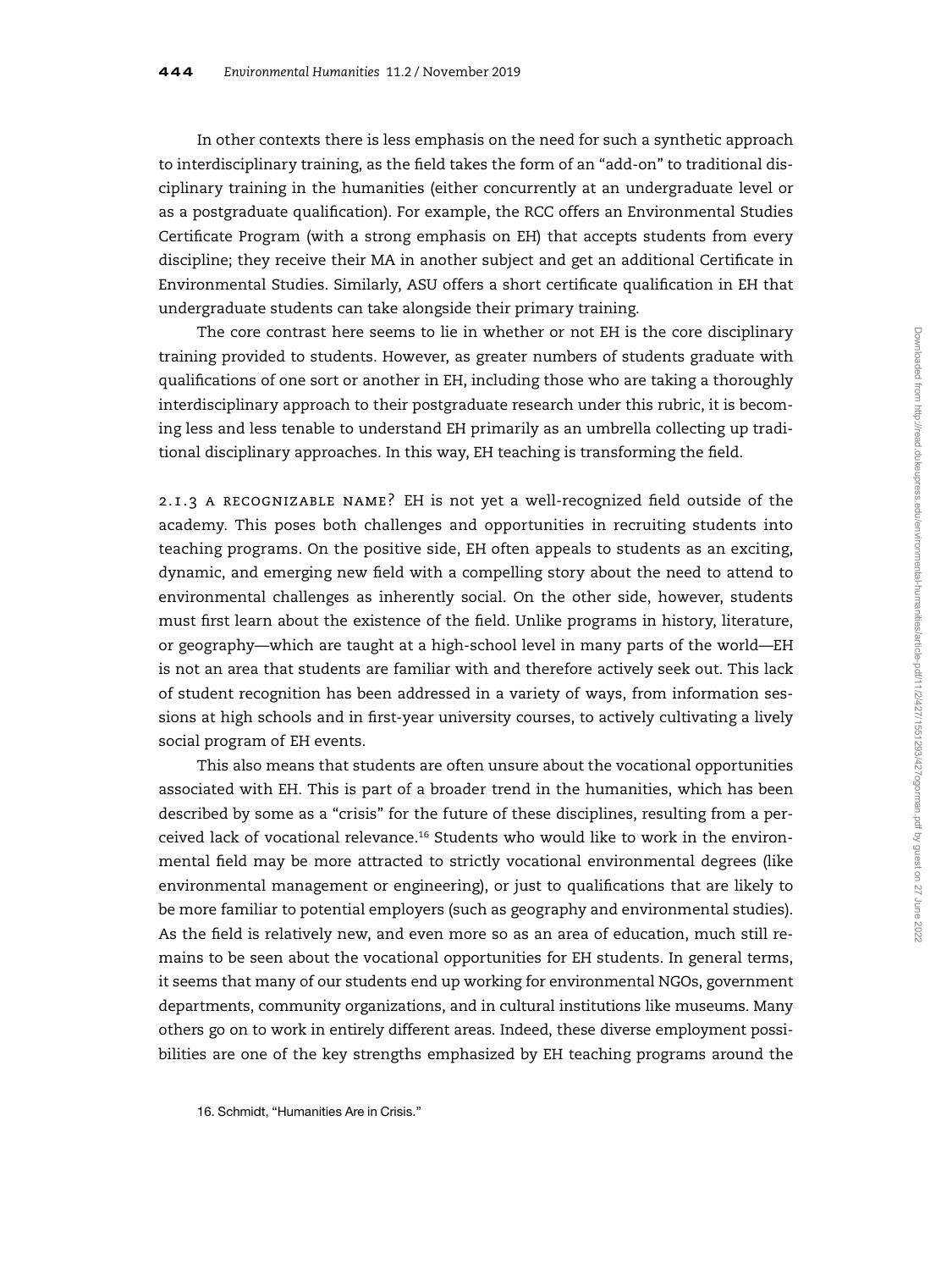world, that is, the fact that they combine the broad and desirable skills of a humanities education in areas like research, critical thinking, and communication with a vocationally specific set of environmental knowledges and skills. Nonetheless it remains the case that there is considerable work to be done by the EH community in increasing recognition of the field and the valuable contributions that it might make. This work is already taking place in a diverse range of ways (see 2.4), and among those that stand to benefit from it are future generations of students.

#### 2.2 Is There an Environmental Humanities Canon?

As is apparent from Part 1 of this article, EH does not have a clear, singular identity as a space of teaching. Rather, as is the case with research in this area, EH is taking form through an ongoing, pluralist, experimental ethos. Indeed, among many of the scholars teaching in the area there seems to be a firm view that the field ought not to preemptively, or perhaps ever, become a formalized discipline—that this diversity ought to be held onto and cultivated. At the same time, however, it is recognized that as a highly integrative and interdisciplinary field, EH requires some kind of common ground: at least some partially shared and overlapping sets of terminology, understanding, and commitment must exist, even if they continue to change and develop (as indeed they do in all disciplines). Identifying these shared spaces can be an important component of designing EH teaching. In this section we offer short explanations of five key ideas that, in various forms, we encountered across much of the current EH teaching landscape. This is not an effort to define the field but rather to tentatively identify some commonalities across diverse teaching programs. While they are a long way from a formalized "canon" of scholars or texts, they do offer a sense of the way in which some shared spaces are taking form.

2.2.1 there is no singular "human" Since the early 2000s, in many parts of the world, the fields that have come together under the rubric of the EH have been animated by the idea of an "Anthropocene," a geologic term suggesting that anthropos, or the human, is an ambivalent figure, possessed of an agency scaled up to embrace and endanger the entire planet.<sup>17</sup> While still controversial, the concept has drawn growing numbers of humanities scholars from across the disciplines into symposia and conferences to discuss and debate this "epochal idea" and the role of the human.<sup>18</sup> In many of these discussions, notions of anthropos are employed uncritically, in the aggregate, as if all humans are essentially the same or as if a collective "We" is responsible and might or should respond. Used in this way, the term fails to account for unequal human

<sup>17.</sup> In other parts of the world, however, the Anthropocene concept has not been taken up as readily by scholars and is instead associated with a specifically Western set of approaches and concerns. 18. Nixon, "Anthropocene."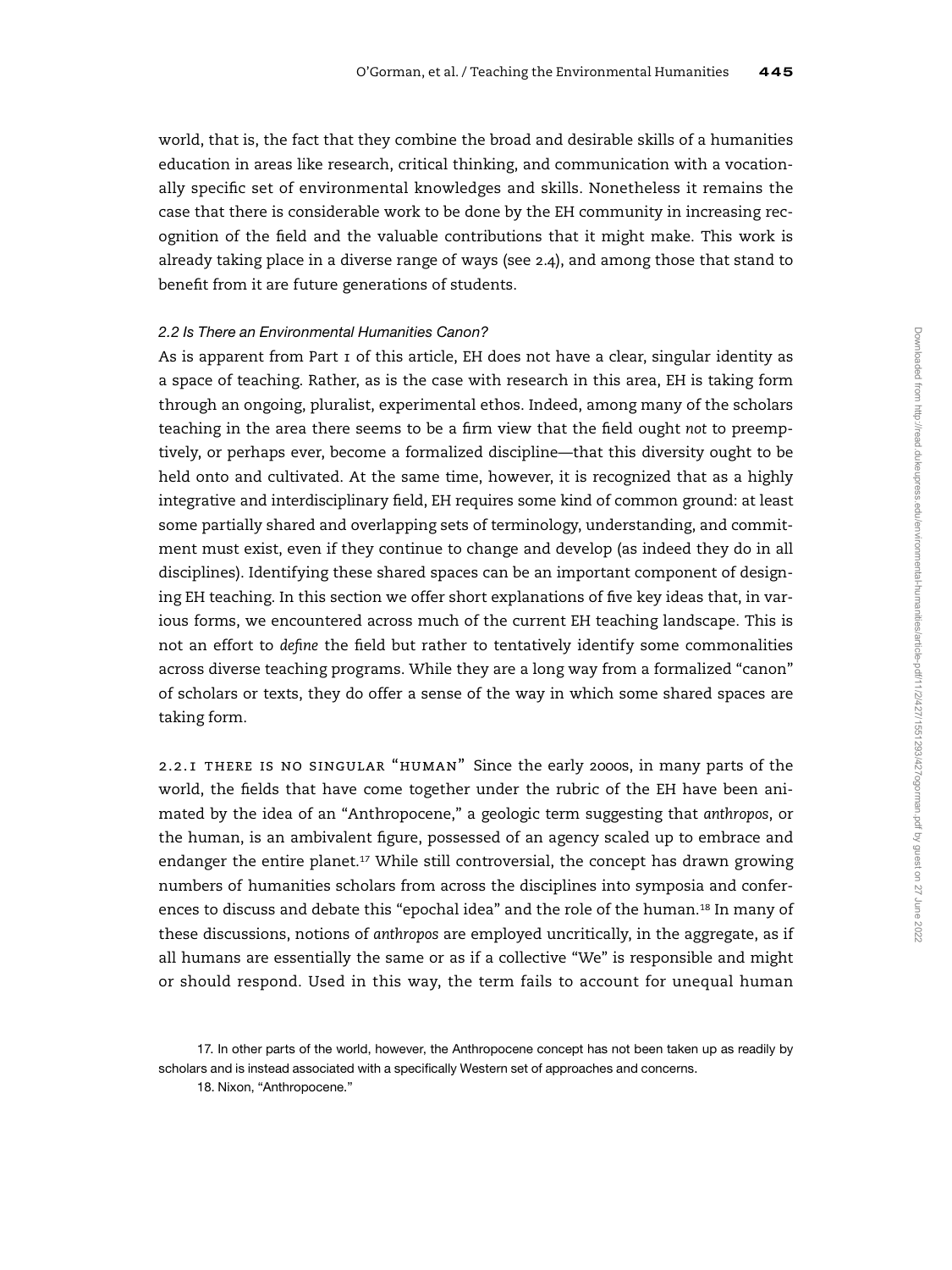accountabilities and vulnerabilities.<sup>19</sup> With this context in mind, teaching in EH tends to draw on anticolonial, antiracist, feminist scholarship to provide a better picture of the diversity of who people are and how they live, paying attention to cultural and historical difference. This attention to diversity animates our understandings of what it means to approach environmental issues in ways that are fundamentally grounded in questions of justice. The environment has frequently been taken up in humanities scholarship in a way that does not adequately acknowledge this kind of difference. Indeed this is a major issue for the broader "environment movement" in much of the West.<sup>20</sup> While a great deal remains to be done, many EH scholars are engaging with traditionally marginalized perspectives, approaches, and communities, and the field as a whole has gained significantly from both activist and academic work in political ecology, environmental justice, environmental racism, feminist and queer theory, anthropology, postcolonial studies, development studies, and diverse Indigenous studies.<sup>21</sup>

2.2.2 there is no "environment" (as distinct from "society") Contemporary environmental challenges are inescapably social and cultural, grounded in particular modes of understanding, valuing, organizing, and inhabiting our world.<sup>22</sup> As such, teaching in EH tends to begin from a principled refusal of the "compartmentalization of 'the environment' from other spheres of concern."<sup>23</sup> From this perspective, nature and culture, facts and values, scientific and human dimensions, cannot be neatly separated out from each other. This fundamental insight is presented in a range of ways within EH teaching, from critiques of wilderness, and the modern constitution, to efforts to attend to and enact naturecultures, cosmopolitical proposals, or hybrid, more-than-human, and multispecies worlds.<sup>24</sup> Despite their many differences, all of these approaches have in common the fact that they: (a) challenge "human exceptionality" in a way that requires us to take seriously diverse, and unequal, forms of human life in our efforts to understand and address environmental (and other) challenges, $25$  and (b) insist that rethinking

19. Adamson, "Roots and Trajectories"; Di Chiro, "Environmental Justice and the Anthropocene Meme"; Palsson et al., "Reconceptualizing the 'Anthropos' in the Anthropocene,"

20. Taylor, Rise of the American Conservation Movement.

21. See, for example, DeLoughrey, Didur, and Carrigan, Global Ecologies and the Environmental Humanities; Sandilands, "Some 'F' Words for the Environmental Humanities"; Neimanis, Åsberg, and Hedrén, "Four Problems, Four Directions for Environmental Humanities."

22. Bergthaller et al., "Mapping Common Ground," 262.

23. Neimanis, Åsberg, and Hedrén, "Four Problems, Four Directions for Environmental Humanities," 67.

24. On wilderness, see Cronon, "The Trouble With Wilderness"; on the Modern Constitution, see Latour, We Have Never Been Modern; on naturecultures, see Haraway, Modest\_Witness@Second\_Millenium.Female Man©\_Meets\_Oncomouse™; on cosmopolitical proposals, see Stengers, "Cosmopolitical Proposal" and de la Cadena, "Indigenous Cosmopolitics in the Andes"; on hybrid, more-than-human, and multispecies worlds, see Whatmore, Hybrid Geographies; Tsing, Mushroom at the End of the World; van Dooren, Kirksey, and Münster, "Multispecies Studies."

25. Plumwood, "Human Exceptionalism"; Crist, "On the Poverty of Our Nomenclature."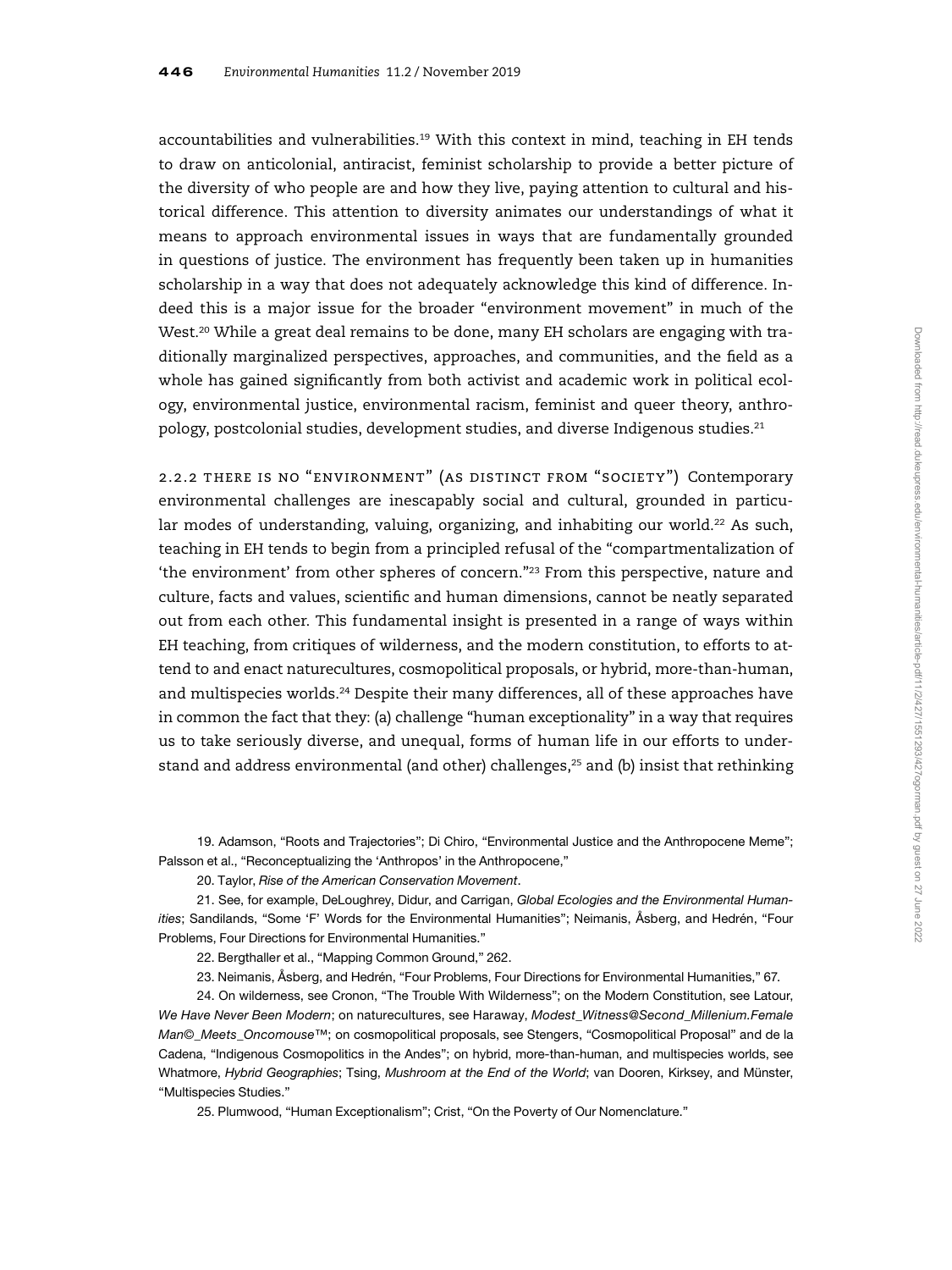dualisms is not simply about overcoming or abandoning them, but must involve relentlessly attending to the very consequential effects that these modes of categorizing continue to have. Taken together, these points remind us that, as Anna Tsing has noted, "human nature is an interspecies relationship."<sup>26</sup> This understanding compliments the above noted emphasis on the multiplicity within the figure of the human (see  $2.3.1$ ). To this end, feminist scholars such as Val Plumwood have emphasized the way in which dualistic divisions between culture and nature, human and animal, male and female, Caucasian and "other," have been mapped onto each other in mutually reinforcing ways.<sup>27</sup>

2.2.3 grounded thinking Teaching in EH has also emphasized approaches that are grounded in specific case studies, sites, or even texts. In so doing, courses require students to explore their ideas and approaches in real-world contexts that complicate simple metanarratives. Issues like climate change, biodiversity loss, and waste are seen through the forms they take in particular communities and places. For example, in the Rethinking Wildlife course at UNSW, students are required to bring general conceptual insights into dialogue with their own ethnographic research to explore a particular instance of shifting human/animal relationships. In a related vein, Life Overlooked, an ecodigital pedagogic collaboration among Humanities for the Environment researchers based at ASU, the University of Oregon, and York University, helps students to learn to see their local environments as "citizen humanists," prompted by close readings of novels and a range of other creative and experiential resources.<sup>28</sup> In other contexts, archival research, oral histories, and other methods might similarly ground EH teaching. In each case, these pedagogic approaches reinforce the above two points, providing worldly examples of the ways in which positionality and naturalcultural entanglements shape the contours of lives and places. They also challenge students to think in concrete terms about the complexity of the issues they are learning about: the compromises and competing responsibilities, the inequalities and the very material stakes, of particular understandings and approaches.

2.2.4 POLITICS OF KNOWLEDGE A key dimension of thinking through the particular is the need to acknowledge very different ways of knowing: which kinds of knowledge and expertise, and whose concepts and categories, are given preference in environmental discussions and decision making?<sup>29</sup> The very concept "environment" itself has a long history, inseparable from particular modes of knowing and valuing, and with a marked

26. Tsing, "Unruly Edges," 141.

27. Plumwood, Feminism and the Mastery of Nature.

28. Project funding by the Andrew W. Mellon Foundation. See [hfe-observatories.org/projects/life](http://hfe-observatories.org/projects/life-overlooked/) [-overlooked/.](http://hfe-observatories.org/projects/life-overlooked/)

29. Sörlin, "Reconfiguring Environmental Expertise"; Howitt and Suchet-Pearson, "Rethinking the Building Blocks"; Jørgensen, Jørgensen, and Pritchard, New Natures; Østmo and Law, "Mis/translation, Colonialism, and Environmental Conflict."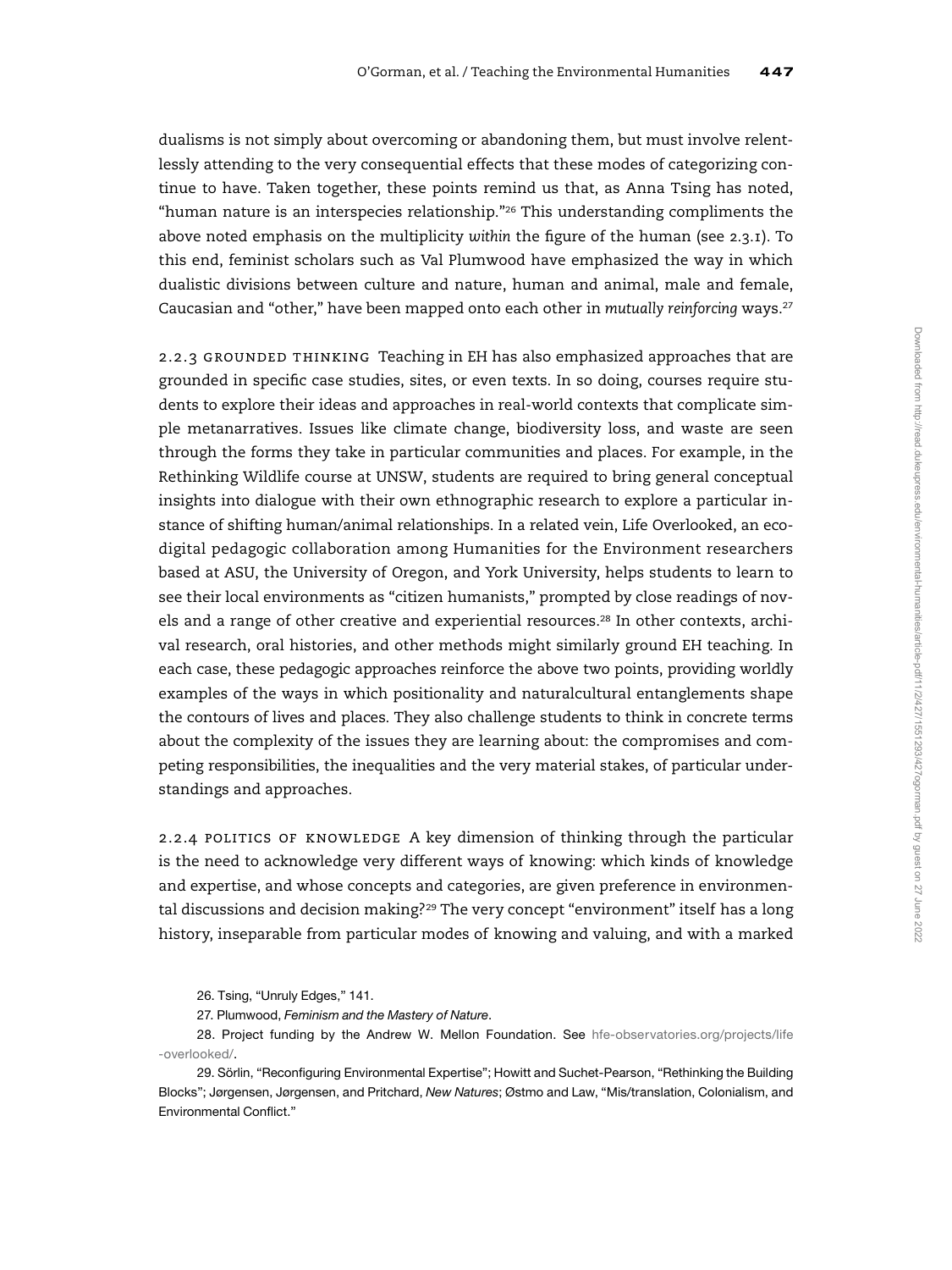shift in meaning and in the frequency of usage from around the middle of the twentieth century.<sup>30</sup> Indeed, it has numerous histories in different languages and parts of the world, each with their own particular but shifting meanings and connotations. Teaching in EH tends to emphasize a multitude of simultaneously empirical and political questions, challenging students to interrogate hidden and hegemonic knowledge structures that have allowed some ways of knowing to appear natural, neutral, and objective, while positioning all others as culturally specific. $31$  Such an approach does not lead to an easy relativism about questions of knowledge and truth. Rather, in dialogue with work in feminist STS, Indigenous and postcolonial studies, multispecies studies, and related fields, it instead prompts students and teachers to "situate" their knowledges: attending to why and how we are each positioned as we are, making room as best we can for the multiplicity, the plurality, of human and nonhuman understandings, values, ideas, and approaches that together constitute and produce our worlds. $32$  Such an approach to pedagogy insists that learning is always about learning with a wider community of life; that it is not simply about greater and greater accuracy of what we know but also about being accountable for the consequences of our particular ways of knowing and the qualities of the relationships and alliances we form.<sup>33</sup>

2.2.5 STORYTELLING Teaching in EH emphasizes the powerful communicative and transformative nature of storytelling. We utilize stories in the classroom as a technology for education, while at the same time teaching students to attend to the stories that shape worlds and to play an active role in the weaving of alternatives. This value of narrative is increasingly being accepted, beyond the humanities, as a vital component in efforts to achieve an equitable and sustainable future. The UN's 2030 Agenda for Sustainable Development, a framework to end poverty and mitigate the increasing risks and impacts of global environmental change, establishes 17 Sustainability Development Goals (SGDs). Success is to be measured through the use of 169 indicators designed to collect data but also by employing storytelling to motivate more follow-up action than any simple accounting for numbers would. This situation offers but one example of the growing recognition that narrative "is the most powerful educational tool we possess; . . . [and] a way of allowing for multiplicity and complexity at the same time as guaranteeing memorability."<sup>34</sup> This increasing recognition has been driving calls for greater integration of the humanities into international discussions of STEM (alongside more conventional approaches in science communication, marketing, and public education). Scholars in the humanities have long advocated for understandings of the politics

<sup>30.</sup> Warde, Sörlin, and Robin, Environment.

<sup>31.</sup> Blaser, "Is Another Cosmopolitics Possible?"; Latour, We Have Never Been Modern.

<sup>32.</sup> Haraway, "Situated Knowledges."

<sup>33.</sup> Whyte, "Is It Colonial Déjà Vu?"

<sup>34.</sup> Griffiths, "Humanities and an Environmentally Sustainable Australia."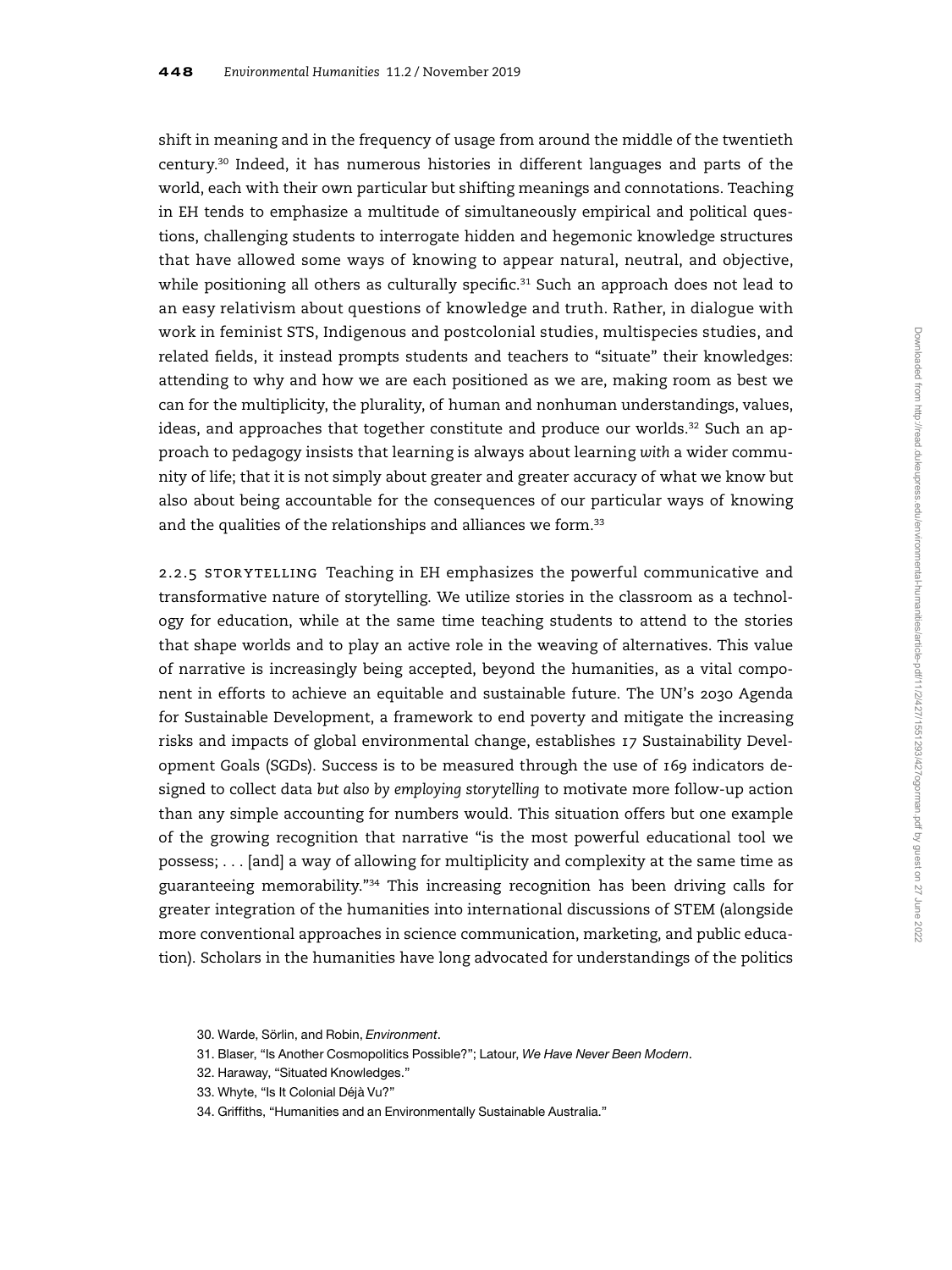of storytelling. Beyond simply "applying" narrative methods they have sought to emphasize the ways in which stories inevitably frame our environmental understandings and actions, $35$  as well as the ways in which they might give voice to marginalized communities and understandings, for example those people afflicted by environmental degradation (see, for example, the ToxicBios Project<sup>36</sup>).

#### 2.3 Mixing It Up

One of the key challenges of teaching in EH is interdisciplinarity. This challenge is often presented as one of building a two-way dialogue and collaboration between the humanities and the STEM disciplines. This is indeed a critical issue, but it sits alongside broader collaborative challenges. Teaching within EH is increasingly emphasizing multivocal conversation between humanities, social sciences, and natural sciences disciplines, as well as beyond the academy with a wide range of communities, institutions, and publics (discussed further in 2.2 and 2.4). In this section, however, we focus specifically on the humanities/STEM dialogue, which has posed particular challenges and opportunities for interdisciplinary EH teaching. In doing so we briefly discuss three key themes that speak to the possibilities and tensions involved. (Collaborations within the humanities and social sciences are discussed in more detail in 2.2 and with publics in 2.4.).

2.3.1 asymmetrical relationships The emphasis on "environment" in EH offers opportunities to reinvigorate humanities subjects and attract new cohorts of students. However, this emphasis also brings humanities into close proximity with established and sometimes well-funded STEM programs focusing on environment and sustainability. Sometimes this means that necessary integrative and interdisciplinary work on environmental issues takes place outside of humanities and arts contexts where humanities knowledge and practices may be appropriated or not well understood. Similarly, where EH is strongly anchored within humanities and liberal arts structures, there may be a high degree of cross-disciplinary collaboration between humanities and social sciences disciplines (for example, history, literature, cultural studies, philosophy, anthropology), but the understandings and approaches of the natural sciences may be only superficially engaged. Frequently, calls for greater integration and collaboration within universities to address critical global environmental challenges are stymied by "traditional" institutional structures and asymmetries that undermine genuine inter- and transdisciplinary work. Increased support, funding, and formal recognition of this kind of collaborative teaching is necessary. In its absence, development is hindered and existing collaborations tend to be taken on in addition to regular responsibilities, relying on volunteered time.

<sup>35.</sup> Cronon, "A Place for Stories"; Lidström et al., "Invasive Narratives and the Inverse of Slow Violence"; Heise, "Planet, Species, Justice."

<sup>36.</sup> [www.toxicbios.eu](http://www.toxicbios.eu).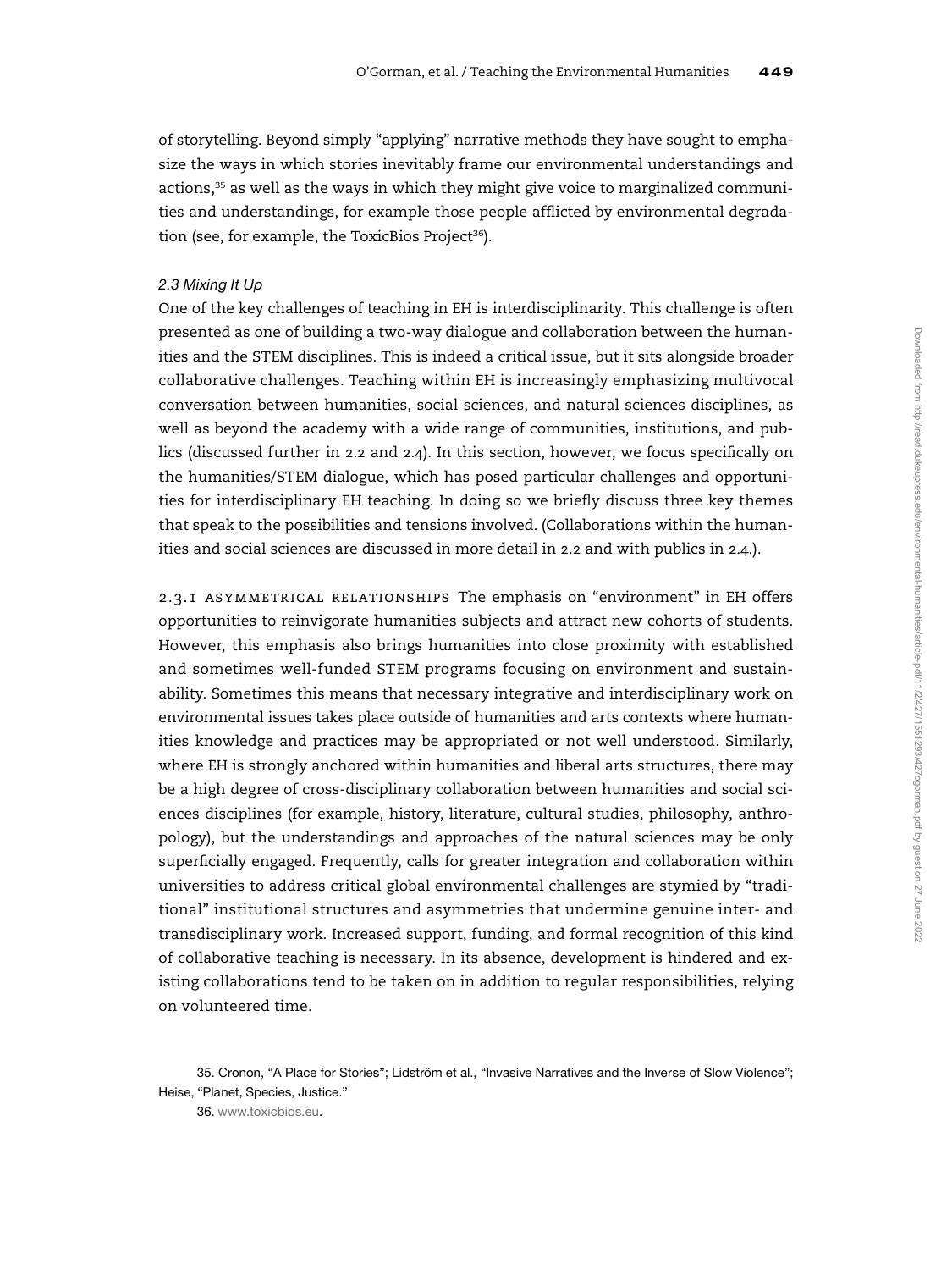There is, however, a growing number of examples of successful EH/STEM teaching collaborations in this space. It is noticeable that they tend to rely on personal relationships and significant goodwill on all sides. At the RCC students engage with different disciplines during a site visit—for example, to a permaculture farm, national park, river, or high alpine landscape affected by climate change—guided by teachers from geology, botany, geography, anthropology, media studies, philosophy, and history.

2.3.2 modes of knowing Vital pedagogical aspects of EH include questioning authority and critique of various forms of expertise, particularly with regard to the power relations and knowledges that inform environmental governance and policy. There is frequently a tension between general approaches to knowledge making in the humanities and STEM disciplines. In broad terms, contrasts between quantitative and qualitative methods and associated differences in evidence, argumentation, and presentation frequently present challenges for interdisciplinary teaching, but also opportunities. More fundamentally, unexamined notions of "objectivity" and the apolitical or neutral positioning of truthful knowledge tend to ground education in the STEM disciplines, especially at an undergraduate level. Many of the science students we have encountered in our classrooms understand themselves to inhabit the "culture of no culture."<sup>37</sup> Humanities approaches tend to challenge these assumptions, emphasizing the way in which all knowledges are rooted in cultural and historical positioning, and often grounded in the erasure of alternative understandings, in particular those of non-Western and Indigenous peoples. In this way, teaching in EH often seeks to "decolonize knowledge," by reconfiguring power relations and notions of expertise and authority (see also  $2.2.4$ ).<sup>38</sup> Kyle Powys Whyte asserts that for Indigenous peoples around the world, climate injustice "is less about the spectre of a new future and more like the experience of déjà vu."<sup>39</sup> Anthropogenic environmental change occurring now continues patterns that have been part of settler colonialism for hundreds of years, and for this reason Indigenous peoples should be accorded authority on these issues. It is with precisely these ideas in mind that some EH teaching has sought to "reboot" disciplinary methods and approaches. In one such approach at UNSW, students are asked to critically interrogate the ways in which diverse academic knowledges clash and/or cooperate with Indigenous knowledge systems and to propose the kinds of changes that might be necessary for the ongoing life of the (inter)discipline (see 3.3).

## 2.4 Welcome to the Teaching Lab

Those teaching EH have frequently employed creative and experimental methods, and teachers aim to encourage these attributes in students. In fact, teaching approaches

37. Traweek, Beamtimes and Lifetimes.

38. Apffel-Marglin and Marglin, Decolonizing Knowledge.

39. Whyte, "Is it Colonial Déjà Vu?," 88.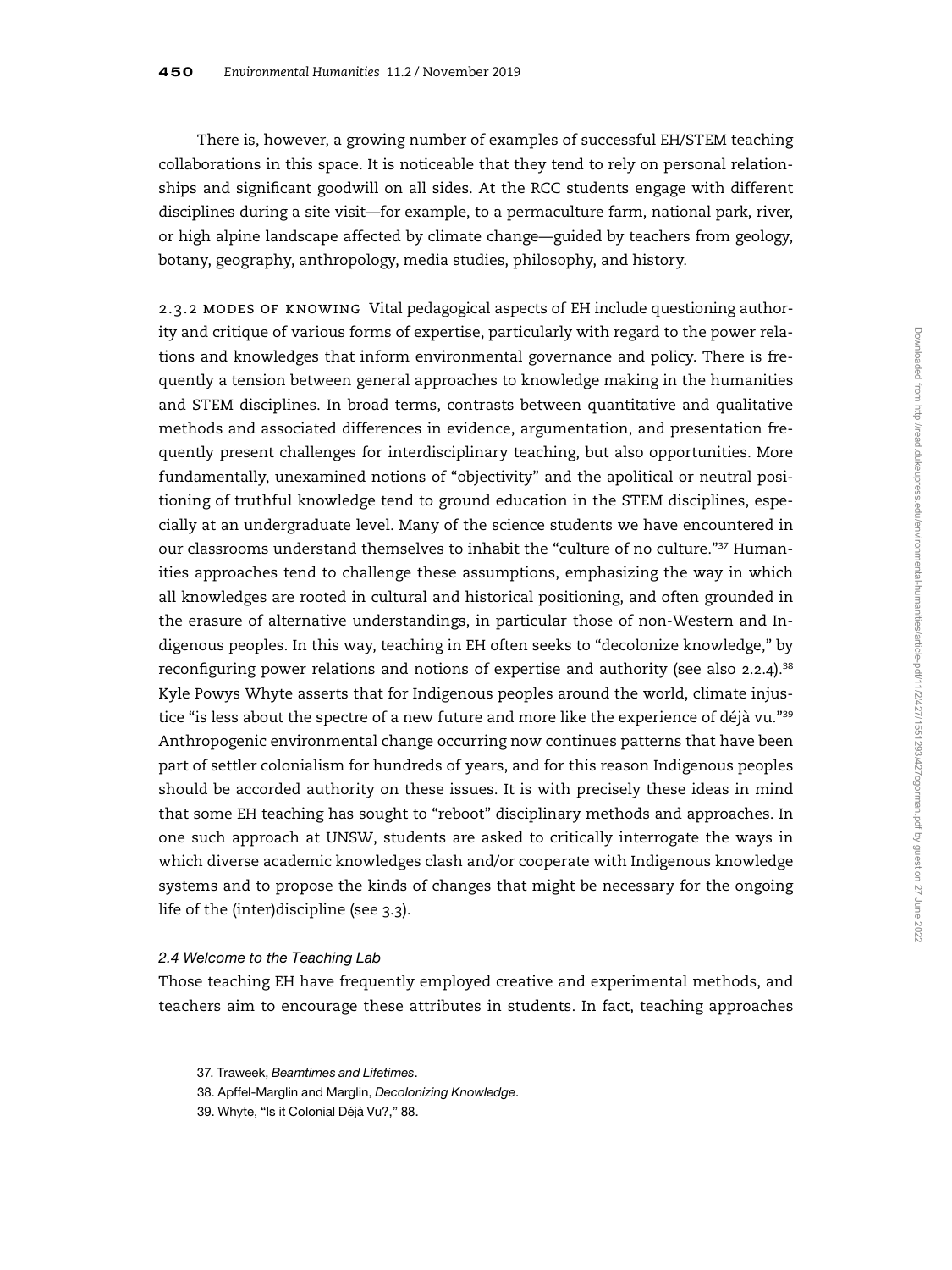must necessarily be experimental, as the field is arising out of and generating new ways of doing research. Sarah Whatmore has made a similar case for taking risks in novel forms of more-than-human research.<sup>40</sup> This section explores the more experimental side of EH teaching. One of the stand-out dimensions of emerging EH teaching programs is their emphasis on the development of novel approaches to humanities education. In some cases these approaches are borrowed from other disciplines—like field courses and mapping—in other cases, they take more established humanities practices in new directions, in particular, into more collaborative, participatory, and public-facing modes (examples of several such approaches are offered in Part 3).

Within the specific context of EH this experimentation is a response to at least four key imperatives. First, the interdisciplinary nature of the field and of the challenges it addresses necessitate the creation of new approaches that draw different methods and literatures into dialogue around shared matters of concern.<sup>41</sup> For example, in some programs this involves students collectively choosing one research topic to focus on over a longer period of time—such as urban environments, water, or agriculture—and constructing a multidisciplinary project in which they learn from each other as they apply different disciplinary approaches to the selected topic or predicament. Second, as discussed further below, experimental teaching approaches respond to a well-established emphasis in EH on understanding environmental challenges as social challenges and the imperative to engage with them in ways that are participatory, democratic, creative, and just. This means stretching humanities teaching beyond the classroom, developing the skills and training students to communicate and collaborate with a variety of publics. In existing EH teaching these efforts have taken a variety of forms including field classes and open-ended assessments such as exhibitions, collaborative writing and blogging experiments, and the production of short films, ecological sound trails, guided tours, and more. Third, this experimentation responds to a perceived need to challenge and reorient often unexamined anthropocentric and ethnocentric assumptions, to provide students with the critical and imaginative skills to better attend to a complex, diverse world. For example, at Macquarie University this has included students keeping creative diaries of interactions and imaginings with particular nonhumans, fostering "the arts of noticing." $42$  Finally, this experimentation responds to the recent trend in university teaching that emphasizes student-centered learning. Although this trend is widespread, EH seems to be particularly well positioned to take up these approaches and in many parts of the world appears to be playing a leading role within the humanities in doing so. This section focuses on two key ways in which publics are being engaged in experimental EH teaching. The first centers on efforts to take enrolled students

42. Tsing, "Arts of Inclusion"; Bastian, "Towards a More-Than-Human Participatory Research"; van Dooren, Kirksey, and Münster, "Multispecies Studies."

<sup>40.</sup> Whatmore, "Materialist Returns."

<sup>41.</sup> Puig de la Bellacasa, Matters of Care.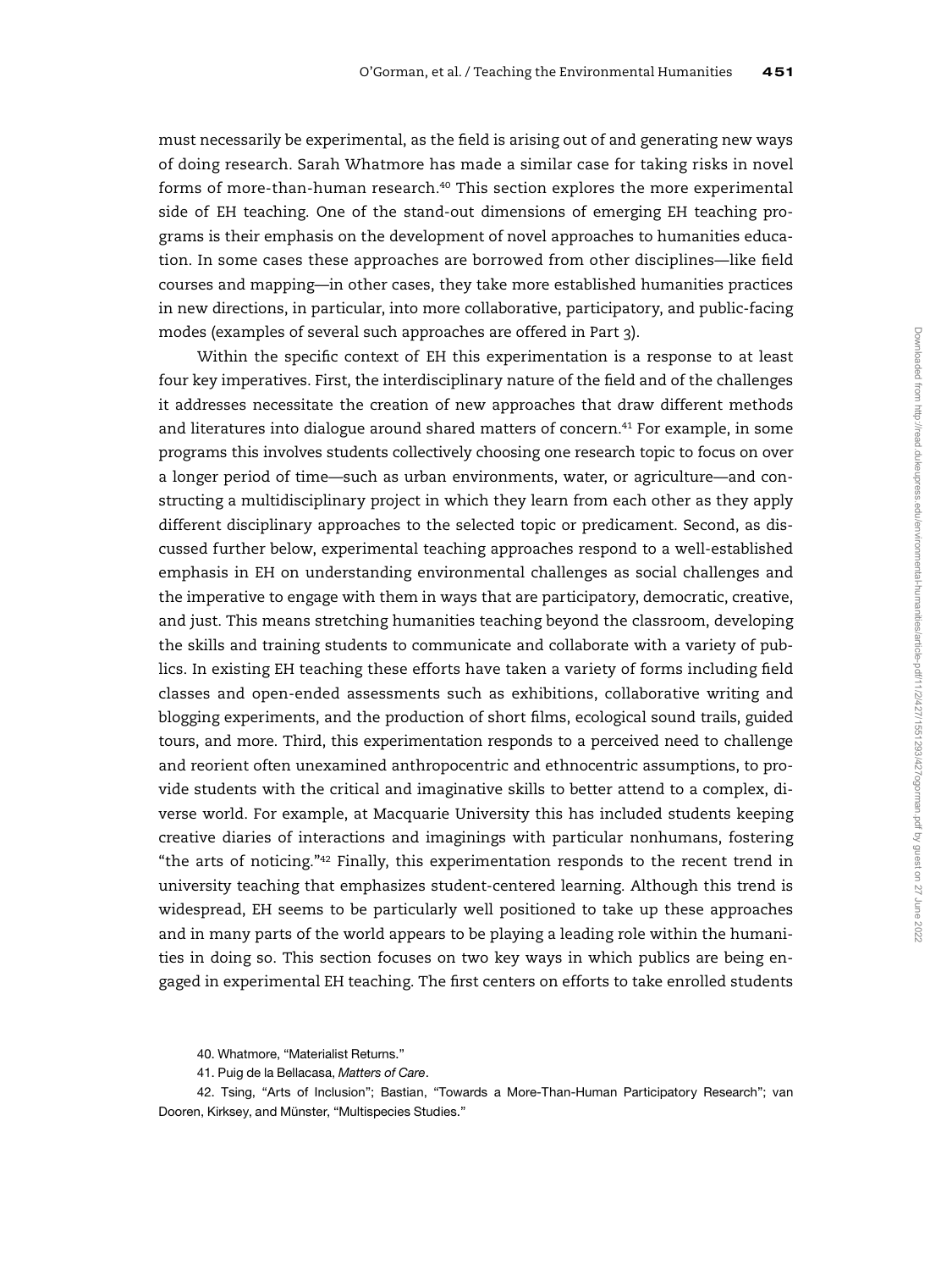"beyond the classroom," both physically and/or through public-facing projects that require them to speak to and think with broader audiences (2.4.1).The second centers on forms of education that are aimed at broader publics, beyond "our own" students, exploring "the world as classroom" (2.4.2).

2.4.1 beyond the classroom A distinctive feature of EH is its action orientation. In some cases, teaching EH implies a challenge to the usual disciplinary silos by embracing a focus on grounded approaches to pressing challenges (see 2.2.3). In this regard, EH can be understood as having a robust public agenda whereby a variety of disciplinary approaches can be marshalled to address a specific issue. This is not to say that EH is a purely solution-oriented field with an entirely instrumental aim. Rather, it is to stress the public character of the field and its engagement with the wider more-than-human world.<sup>43</sup>

Most EH programs include some level of public-oriented learning and teaching, which is a source of continual creative pedagogical experimentation. From place-based workshops and on-water intensives, to urban sound trails and rebooting pedagogies (see Part 3). For instance, at ASU, historians and philosophers have led summer courses abroad in which students work with local communities to solve sustainability challenges. At Macquarie University, students can take courses that have formal agreements with community organizations, and the assessment tasks are determined in discussion with the partner, which have ranged from an Indigenous land-rights organization in Borneo to national parks managers in Sydney. The assessments differ significantly and are reflective of students' often diverse skill sets. At the RCC, a group of multidisciplinary students curated the Ecopolis: Munich exhibition, where they collected and created stories about the Bavarian capital's environmental past, present, and future. The exhibition and accompanying public events took place in one of the most frequently visited buildings of Munich's Ludwig-Maximilians-Universität. Part of the exhibition was later transformed into a virtual exhibition within the RCC's digital Environment and Society por $tal<sup>44</sup>$  This collaborative learning experiment reached a lot of people, however, finding the resources proved to be expensive and time-consuming, and producing the actual exhibit required involving professionals with curatorial and exhibition skills.

Such a public-facing orientation is reflective of the field's imperative to redistribute expertise, both within and beyond the academy (see 2.2.4).<sup>45</sup> Many of these kinds of activities require students to work with each other and often with those outside universities, helping them to build collaborative skills. These public-facing approaches also open up possible career pathways for students, which could include roles that are oriented toward public and/or community engagement. As another avenue to introduce

44. See [www.environmentandsociety.org/exhibitions/ecopolis-muenchen2017](http://www.environmentandsociety.org/exhibitions/ecopolis-muenchen2017); also see Gora and Holzer, Ecopolis München.

45. Whatmore, "Materialist Returns."

<sup>43.</sup> Castree et al., "Changing the Intellectual Climate."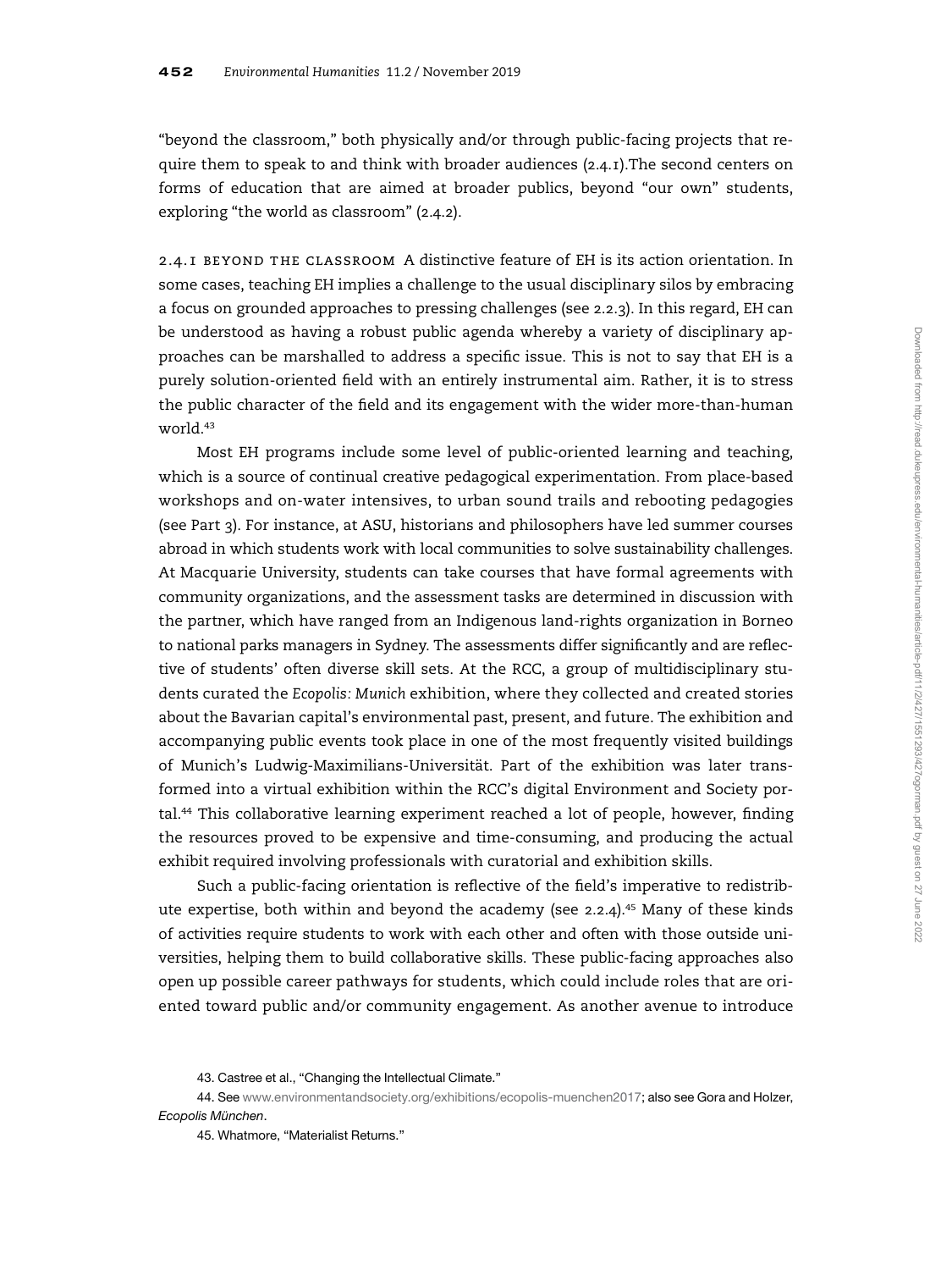students to possible career pathways in EH, various programs including the RCC and Bath Spa invite speakers from environmental NGOs and social enterprises, as well as environmental practitioners (for example, engineers and landscape architects), to present to and in some cases collaborate with students.

2.4.2 THE WORLD AS CLASSROOM EH teaching programs at some universities have invested considerable effort in working to engage with students beyond their own classrooms. This work has taken a variety of forms, in most cases centering on creating classes, events, and other learning resources and opportunities so that wider communities might engage with and make use of EH approaches and ideas. In some ways this work draws on the well-established approaches of public humanities engagements, from public history and philosophy to community art projects, but often taking them into a distinctively interdisciplinary mode. To this end, a series of recent events have focused on the need to develop EH approaches in this area, for example the KTH intensive school in Public Environmental Humanities and the UNSW/ASU/King's College London symposium on the Participatory Environmental Humanities, both held in 2017.<sup>46</sup>

These events have highlighted the fact that it is sometimes difficult to clearly distinguish between public education and the communication of research to the public. There are, however, some clear examples of recent EH projects that have been explicitly framed as public education. For instance, in 2016, UNSW launched a massive open online course (MOOC) called Environmental Humanities: Remaking Nature on the Future-Learn platform.<sup>47</sup> The course enrolled roughly six thousand active learners from around the world. Many already had an interest in EH—as students or academics in the area but for many others, from the environment sector, creative arts, and other fields, it was an opportunity to learn more about interdisciplinary humanities approaches to the environment. In 2011, a team of researchers, coordinated through the Nordic Network for Interdisciplinary Environmental Studies (NIES), launched the Bifrost initiative, an international open-access channel promoting education for sustainability and climate change awareness. Bifrost creates resources for education while connecting academics to other educators, civil society, business, and government.<sup>48</sup>

At KTH, the Environmental Humanities Laboratory (EHL) has organized experimental events that have brought together graduate students from a variety of institutions with members of various interested organizations. These have included several festivals, workshops, and experimental conferences—since a lab is after all an experimental space. Similarly, in 2017 Bath Spa hosted an international environmental arts and humanities graduate summer school on New Narratives for Environmental Change in collaboration with the Association of Commonwealth Universities. Other important public-facing EH events around the world have included exhibitions, such as the RCC's

<sup>46.</sup> For a record of the Participatory Environmental Humanities event, see [sites.google.com/view/peh.](http://sites.google.com/view/peh)

<sup>47.</sup> See: [www.futurelearn.com/courses/remaking-nature.](http://www.futurelearn.com/courses/remaking-nature)

<sup>48.</sup> See [bifrostonline.org](http://bifrostonline.org).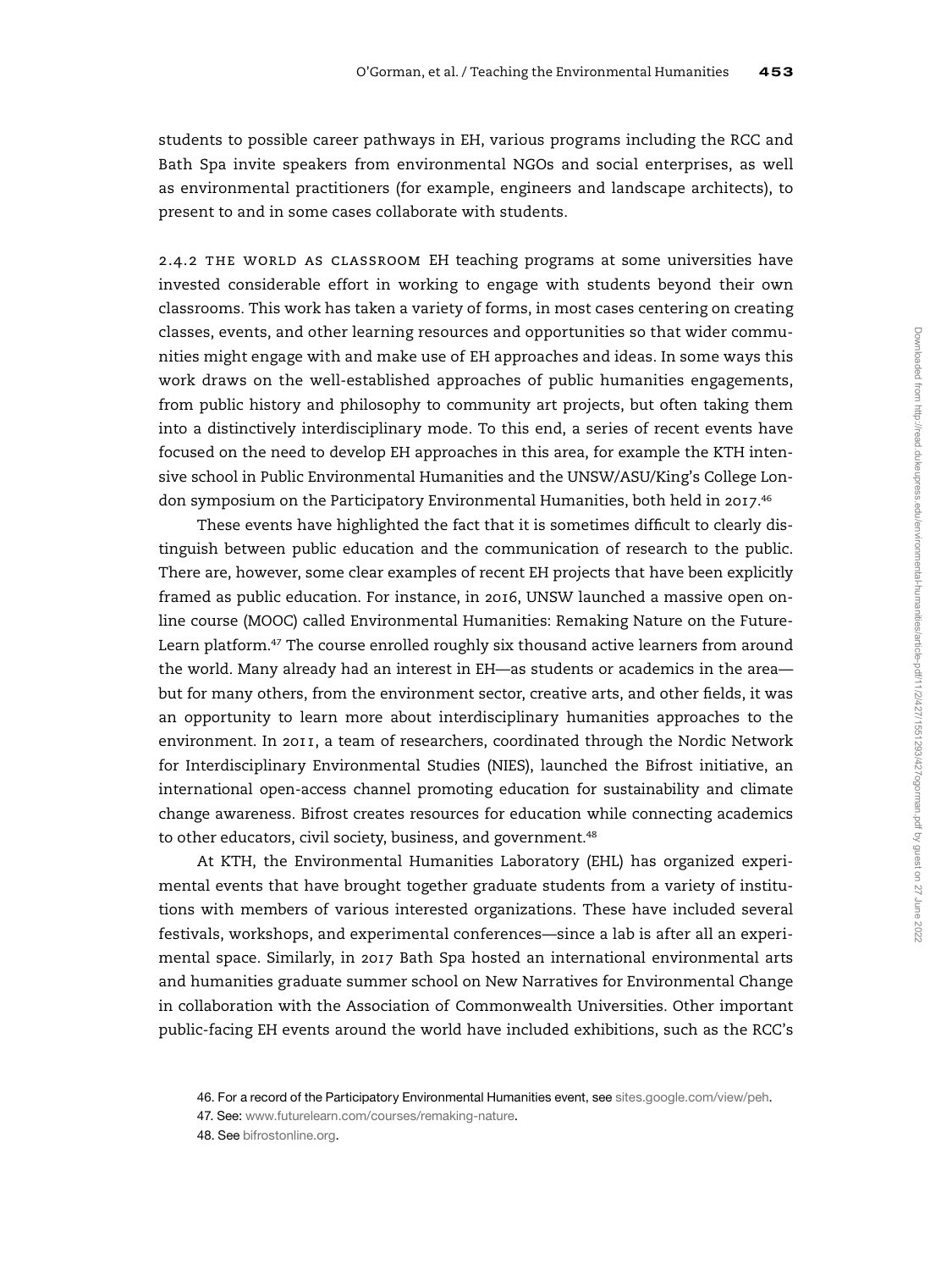collaboration with the Deutsches Museum titled "Welcome to the Anthropocene: The Earth in Our Hands"; as well as "Tales from Planet Earth" and a range of other film  $f$ estivals/series and visual EH projects $49$ ; and the Sydney Environmental Humanities Lecture Series, a major public-facing collaboration between five universities and the Australian Museum.<sup>50</sup>

## Part 3: Experimental Pedagogies: A Sampling of EH Teaching Approaches

## 3.0 Introduction

While writing and discussing the various sections of this article we frequently found ourselves wanting to know more about an interesting pedagogical approach or experiment being utilized by one of our coauthors. This final part of this article provides a set of short summaries of interesting and innovative EH teaching practices. Our hope is that the ideas below might be picked up—applied, adapted, redone—or might simply serve as inspiration for the ongoing development of creative and engaged modes of education in EH.

# 3.1 Place-Based Workshops (Rachel Carson Center for Environment and Society, Ludwig-Maximilians-Universität Munich)

Several times a year, and as part of its curricula, the Rachel Carson Center takes between ten and thirty MA and doctoral students on multiday field trips or to specific sites, such as a high alpine landscape affected by climate change, a permaculture farm, or an industrialized river like the Danube.<sup>51</sup> Guided by a team of researchers from a variety of disciplines including anthropologists, geographers, environmental historians, geologists, botanists, and philosophers, students learn how various disciplines practice their particular "arts of noticing"<sup>52</sup> and what might be gained by utilizing different methods and epistemologies. Often these teams are joined by environmental practitioners, such as environmental engineers, hydrologists, or landscape architects. Exploring "place"—the relationship between people, plants, animals, rocks, and microbes that animate a landscape—makes it obvious that environmental questions necessarily reach across disciplinary divides.<sup>53</sup> In these place-based workshops, students are also asked to

49. The Tales from Planet Earth film festival was created by the Center for Culture, History, and Environment at the University of Wisconsin–Madison. In 2014 the KTH EH Lab brought the festival to Stockholm.

50. See australianmuseum.net.au/landing/human-nature.

51. See, for example, [www.en.envstudies.carsoncenter.uni-muenchen.de/events/events1/2018/berchtesgaden](http://www.en.envstudies.carsoncenter.uni-muenchen.de/events/events1/2018/berchtesgaden/index.html) [/index.html;](http://www.en.envstudies.carsoncenter.uni-muenchen.de/events/events1/2018/berchtesgaden/index.html) [www.en.envstudies.carsoncenter.uni-muenchen.de/events/events1/2018/alternative-agricultures/index](http://www.en.envstudies.carsoncenter.uni-muenchen.de/events/events1/2018/alternative-agricultures/index.html) [.html;](http://www.en.envstudies.carsoncenter.uni-muenchen.de/events/events1/2018/alternative-agricultures/index.html) [www.en.envstudies.carsoncenter.uni-muenchen.de/events/events1/2017/danube-workshop/index.html](http://www.en.envstudies.carsoncenter.uni-muenchen.de/events/events1/2017/danube-workshop/index.html).

52. Tsing, "Arts of Inclusion, or, How to Love a Mushroom."

53. The idea of conducting transdisciplinary place-based workshops was inspired by the yearly events at the Center for Culture, History, and the Environment (CHE), and several workshops have been conducted in cooperation with the Rachel Carson Center. In 2016 a team of twelve students and professors at the RCC explored the banks of the Mississippi River. In 2017 staff and students from CHE went down the Danube with an RCC team, and in 2018 RCC graduate students explored rural Wisconsin together with the theme "Animating the Landscape." See [nelson.wisc.edu/che/events/place-based-workshops/index.php.](http://nelson.wisc.edu/che/events/place-based-workshops/index.php)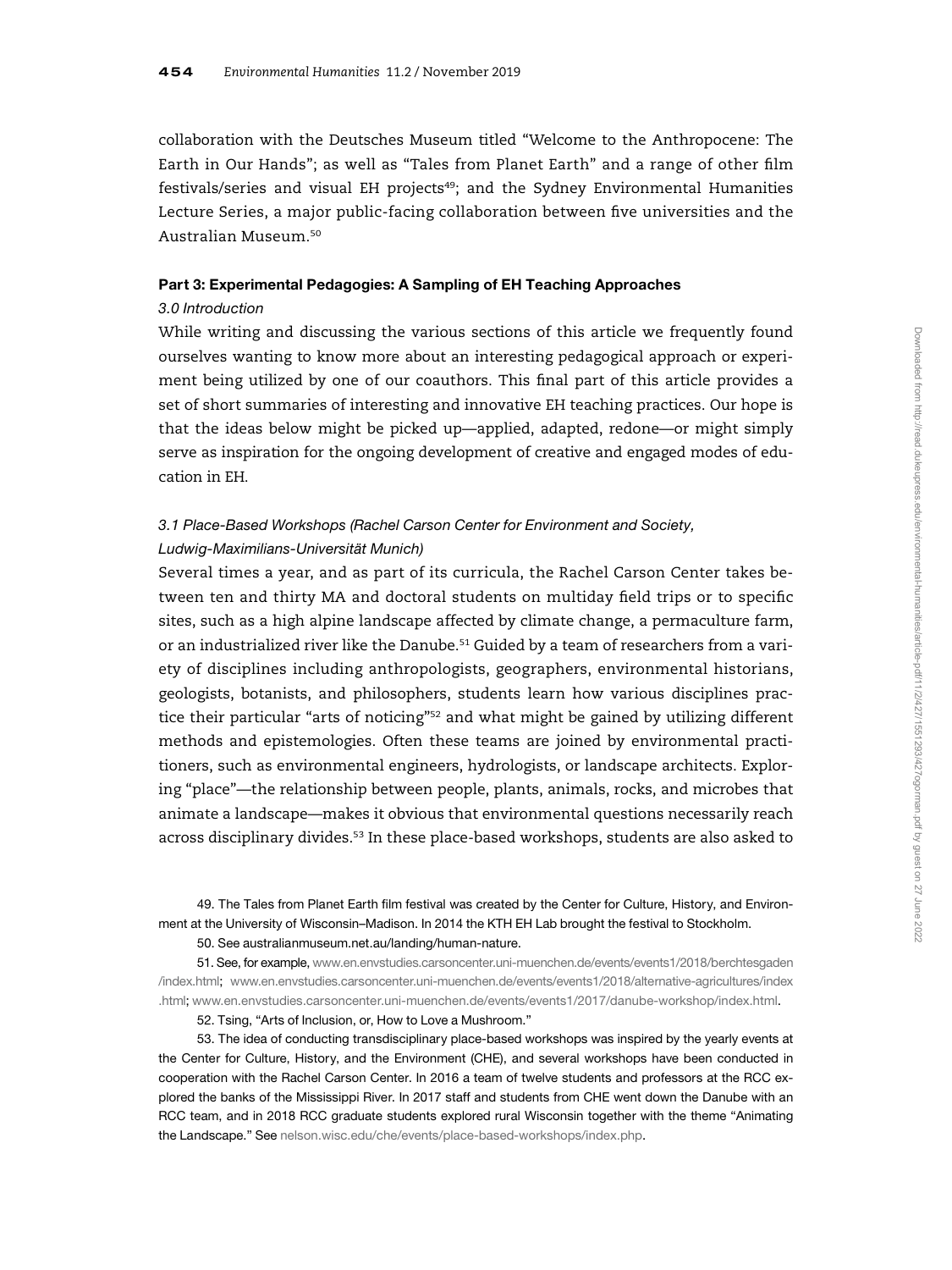actively engage with a diverse range of people who live in the local region; for instance farmers, hunters, activists, state officials, park rangers, and others. Employing ethnographic methods, using photography, or collecting oral histories, students learn about people's values, practices, and politics, and how they contribute to the shaping of the naturalcultural landscape around them.

## 3.2 Life Overlooked (University of Oregon, York University, and Arizona State University)

Life Overlooked is an open-access eco-digital pedagogic collaboration designed by Humanities for the Environment researchers Joni Adamson, Stephanie LeMenager, and Catriona Sandilands.<sup>54</sup> The goal of the project is empowering students to work within the "citizen humanities" to disseminate local ecological knowledge about "noncharismatic" species to a wider public. Students were asked to create a digital portfolio for one "species overlooked" that would be built on an interactive WordPress platform specifically created for the Humanities for the Environment (HfE) international project, although students were also allowed to post their projects on other platforms such as Facebook and Weebly. They were assigned to read and write fiction, poetry, and nonfiction; take pictures; make drawings or other artwork; create short performances or films; then pull these elements together to create a narrative focused on their selected species. Twentyone students posted projects on the HfE website. From pigeons to crickets to "dust bunnies," the projects illustrate how narrative and image can be employed to broaden the application of principles of affective attachment, social justice, and environmental sustainability. Life Overlooked also models how teachers of EH might collaborate in order to "scale up" their work internationally while also cultivating a sense of connection among diverse students working on common issues.<sup>55</sup>

## 3.3 Rebooting Ways of Knowing (University of New South Wales)

In a later-year course in the EH major at UNSW, called Indigenous People and the Environment, students are asked to critically evaluate the knowledges and methods they have explored in their degrees to date. Students engaged in different majors—social sciences, physical sciences, economics, law, fine arts—consider the ways in which these knowledges have been and might be deployed on Aboriginal Australian Country to extract value, tackle problems, achieve justice, or protect beauty. In each case, students began to see how these knowledges clashed with or cooperated with Indigenous knowledge systems. These problems were further dramatized by climate change projections. Working with the principles of caring for country that Australian Indigenous people have maintained for millennia, we worked collaboratively to "reboot" our various disciplines so that they could more effectively care for specific territories.

<sup>54.</sup> See [hfe-observatories.org/](http://hfe-observatories.org/).

<sup>55.</sup> Each of the three syllabi used to teach the course, and all of the student projects, can be found at the project website, [hfe-observatories.org/projects/life-overlooked](http://hfe-observatories.org/projects/life-overlooked). For a fuller discussion, see Adamson, LeMenager, and Sandilands, "Citizen Humanities."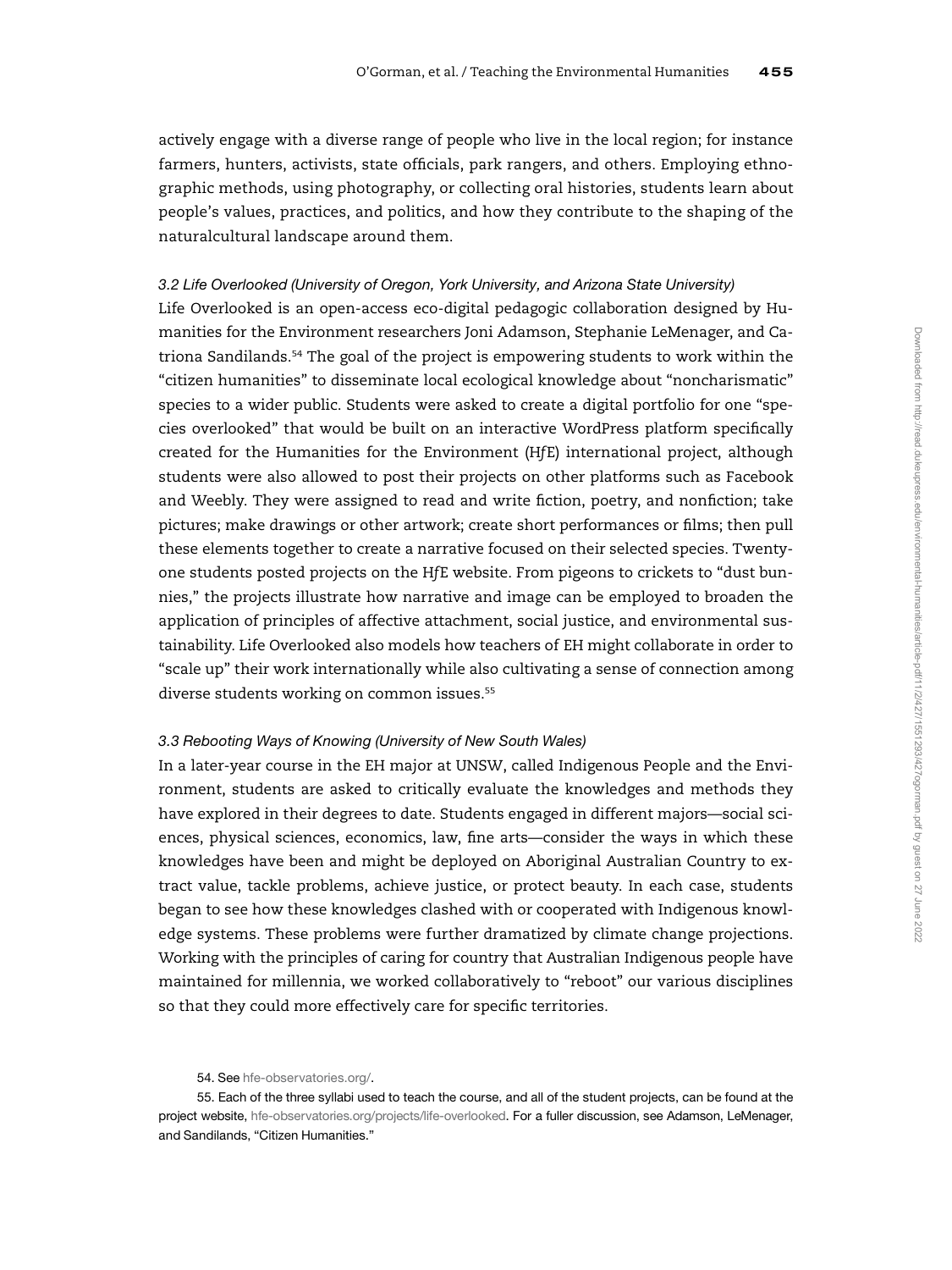To ground this effort we imagined, through negotiation, what these disciplines would look like in the year 2045 (when the students would be mid-career). We did stateof-the-art assessments of what we wanted to retain from our disciplines as they stood today—conceptual frameworks and methods—then we drew up the rebooted changes we felt would be necessary for 2045. In a final moment we invited "diplomats from the future" (three colleagues from UNSW and other universities) to come back in a time machine, and, having read our manifestos for change in these fields of knowledge, they informed us about how well our negotiated changes in these fields were coping with the situation in 2045.

# 3.4 Urban Sound Trail (Rachel Carson Center for Environment and Society, Ludwig-Maximilians-Universität Munich)

As part of the transdisciplinary student exhibition "Ecopolis München: Environmental Histories of a City"<sup>56</sup> held in summer 2017 at LMU Munich, two students of the RCC's Environmental Studies Program, Katharina Müller and Vera Kovács, created an audio walk "Stimmenspur," or "sound trail," through Munich's famous English Garden, one of the city's largest parks. The idea was to explore this urban ecology through sound while asking how to create more environmental awareness acoustically. Guiding listeners through five kilometers of the park, the sound trail tells unusual multispecies stories, giving voice to the park's human and nonhuman inhabitants. For example, while walking along the trails of the park, the audio guide (downloadable on any electronic device), $57$  introduces the listener to the female beaver "Uschi," who has recently arrived here and is not wanted by everyone; the park's landscape architect explains the park's "field democracy"; and the listener learns about the environmental histories of trees like the sycamore, ash, and elm, while speculating about their future well-being in times of climate change. As pedagogical experiments, sound trails integrate different disciplinary perspectives and thereby encourage students to explore naturalcultural spacesmultisensorially—visually, tactually, acoustically, and kinesthetically—whilemoving through a variety of urban, industrial, or rural landscapes. If larger groups of students are involved, producing sound trails can also be turned into a larger collaborative project, where participants build on their disciplinary expertise to discover unheard or forgotten environmental stories and to ask new questions.

## 3.5 On-Water Research Intensive (University of Pennsylvania)

Since April 2016 the Penn Program in Environmental Humanities (PPEH) has been organizing an interwoven suite of public EH research initiatives in and around our campus in Philadelphia, located in the watershed of the Schuylkill River, designated as a National and State Heritage Area in 2000. Under the heading of the Schuylkill Corps, these various initiatives—documented in our living river archive—shine light on the lower, tidal

57. See [stimmenspur.wordpress.com/](http://stimmenspur.wordpress.com/).

<sup>56.</sup> See [www.environmentandsociety.org/exhibitions/ecopolis-muenchen2017.](http://www.environmentandsociety.org/exhibitions/ecopolis-muenchen2017)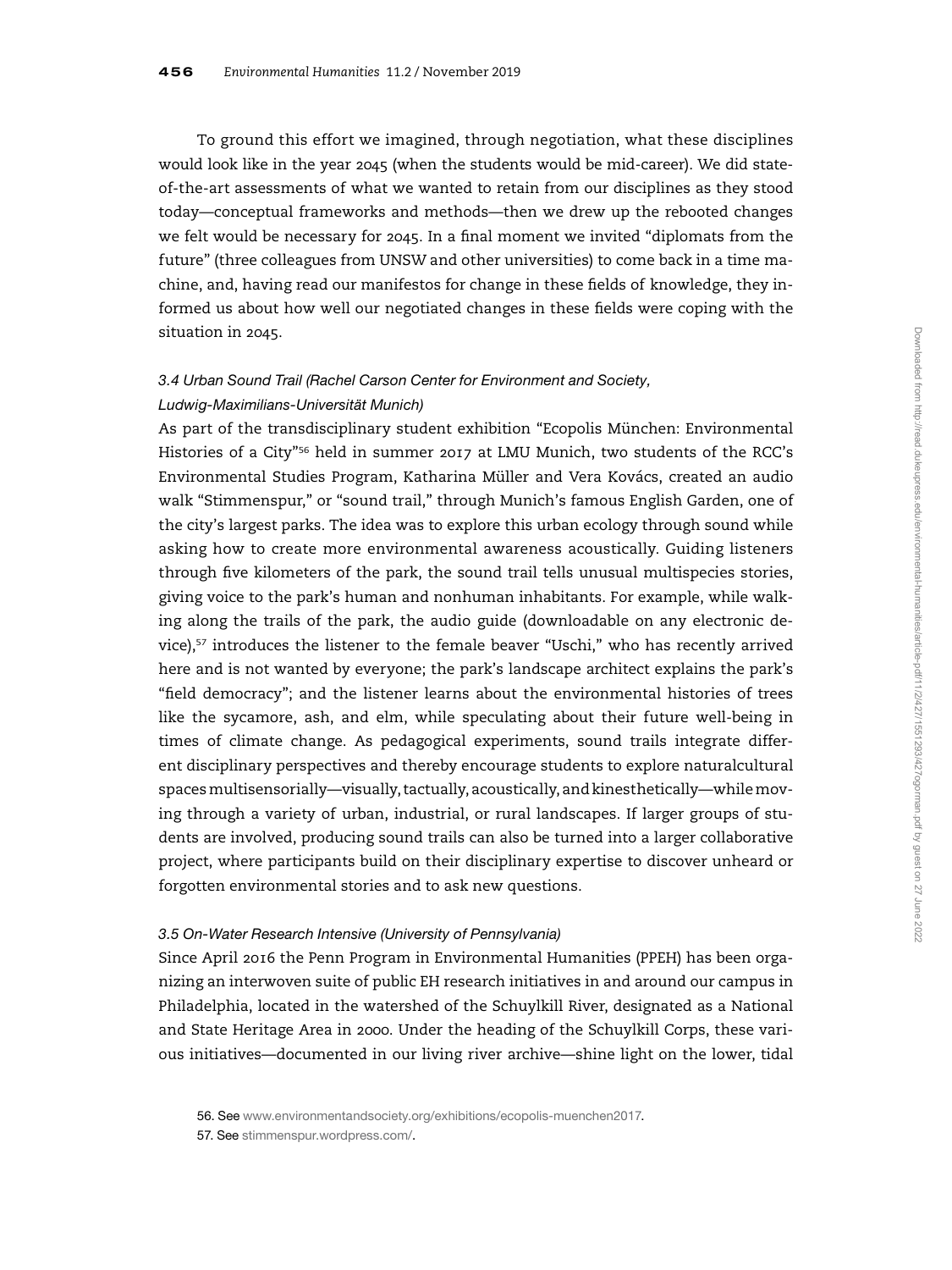stretch of the river, home at once to the continent's oldest botanical garden and to the world's longest continuously operating refinery complex. The On-Water Research Intensive, run in June 2018, picked up this focus, exploring the way in which the tidal Schuylkill and the confluence with the Delaware River have, for centuries, provided a laboratory for Anthropocene experiments ranging from land reclamation to energy transitions. With the basin's marshy past and increasingly soggy future in mind, our intensive aimed to explain and unpack these long, sometimes haphazard, and frequently toxic geo- and hydro-engineering attempts. To do so, we convened instructors and students across environmental ways of knowing, and included presentations spanning environmental art to environmental engineering. For two hot (but thankfully rain-free) weeks we met on different floating classrooms and on riverbanks, and we walked and mapped historic creeks and swamps. We aimed to catalyze interdisciplinary projects that could later be adapted and potentially scaled up for bigger public audiences. To do so, PPEH enlisted help from partners, especially Drexel University and its Academy of Natural Sciences, as well as Bartram's Garden, the Independence Seaport Museum, and the John Heinz National Wildlife Refuge at Tinicum whose involvement connected intensive participants with specific public audiences.

#### 3.6 Reflective Journal: Relationships and Connections across Species (Macquarie University)

Reflective journaling has been utilized as a pedagogic method in the Ecological Humanities: Australians and Their Environments course at Macquarie University. This exercise aims to offer a practical introduction to a foundational but complex theme in EH: rethinking relationships and connections across species. This task requires students to select a nonhuman animal encountered in our local region as a companion for the semester. The task is loosely based on multispecies ethnographic techniques of listening, observing, and reflecting in order to become more attuned to other modes and manners of being. Students document their daily encounters with their nonhuman companions and draw on readings, lectures, and other course materials to rethink their assumptions about how we connect with the more-than-human world. The reflective journal forms the foundation of the major essay and students also present their journal work to the class at the end of semester in a three-minute presentation format. Students really enjoy the task of thinking and reflecting with nonhumans and frequently report that this exercise has changed how they think about the environment. For many, it is a deeply personal task: some students have taken the opportunity to overcome phobias to insects and spiders; others have developed a more compassionate stance toward the plight of unwanted or unloved species or rethought the ethics of conservation practices toward pest or feral animals.

## Conclusion

It is clear that EH teaching programs and courses are steadily growing. This growth is varied and uneven: thicker in some parts of the world than others, each with its own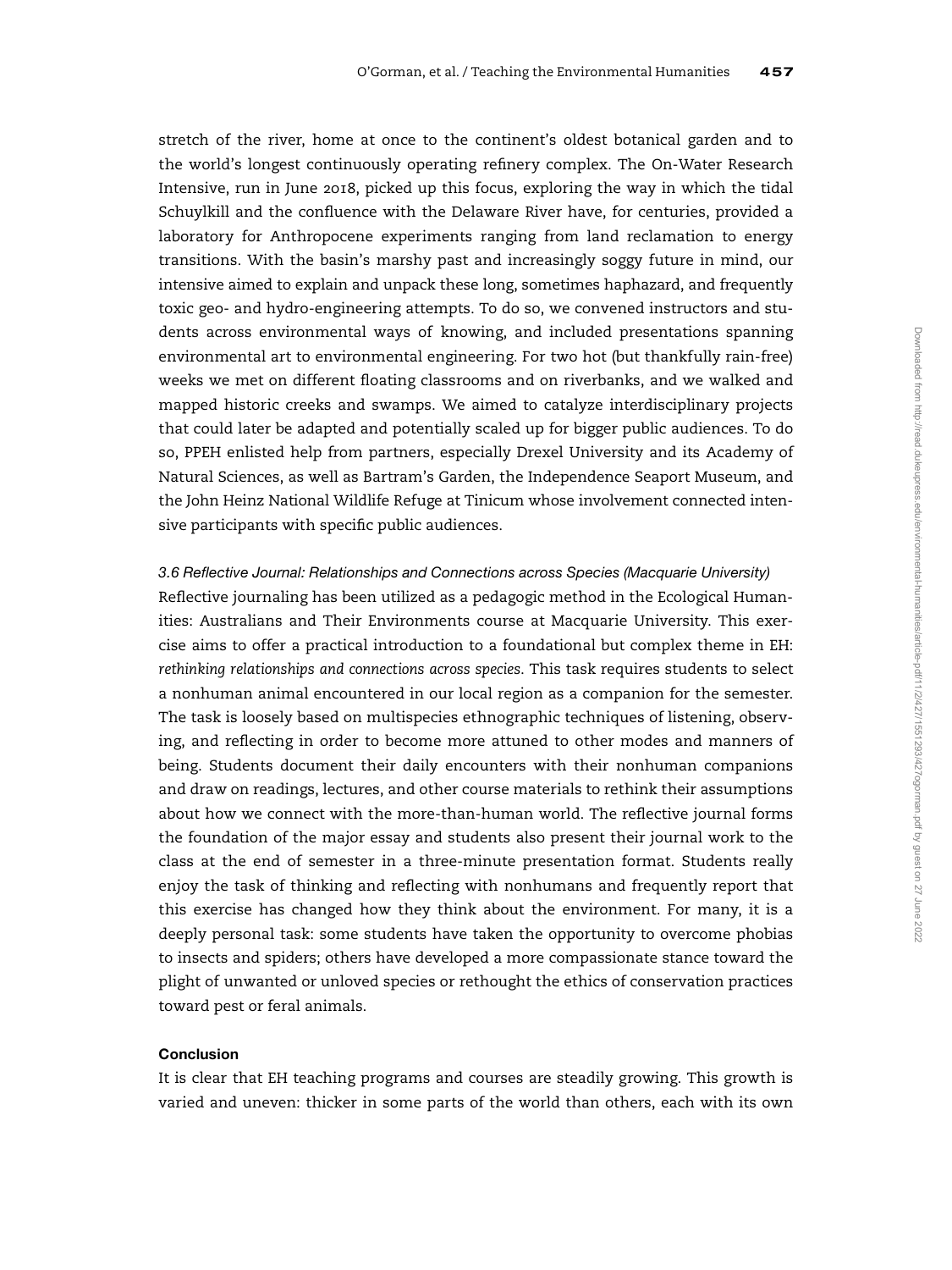distinctive disciplinary inflections, catering to students at different degree stages. Across this diversity, some clear themes and common approaches seem to be emerging (2.2). In our discussions, the authorship team have, in general, expressed support and enthusiasm for the identification and development of a core set of approaches to EH teaching. At the same time, there has been a widespread insistence that EH teaching must remain an open, experimental, emergent space of possibilities—not to be locked down by an overly prescriptive canon or set of methodologies. Holding these two commitments in productive tension will be a key part of the future development and dynamism of this space of learning. To this end, we feel that more must be done to encourage dialogue across diverse EH teaching programs, highlighting challenges, opportunities, novel pedagogies, and more. We hope that this article might make a meaningful contribution to this process.

#### References

- Adamson, Joni. "Roots and Trajectories in the Environmental Humanities: From Environmental Justice to Intergenerational Justice." English Language Notes 55, nos. 1–2 (2017): 121–34.
- Adamson, Joni, Stephanie LeMenager, and Catriona Sandilands. "Citizen Humanities: Teaching 'Life Overlooked' as Interdisciplinary Ecology." Resilience: A Journal of the Environmental Humanities 5, no. 2 (2018): 96–121.
- Agyeman, Julian. "Sustainability." In Keywords for Environmental Studies, edited by Joni Adamson, William Gleason, and David N. Pellow, 186–88. New York: NYU Press, 2016.
- Apffel-Marglin, Frédérique, and Stephen A. Marglin. Decolonizing Knowledge: From Development to Dialogue. Oxford: Clarendon Press, 1996.
- Bastian, Michelle. "Towards a More-Than-Human Participatory Research," In Participatory Research in More-Than-Human Worlds, edited by Michelle Bastian, Owain Jones, Niamh Moore, and Emma Roe, 19–37. New York: Routledge, 2016.
- Bergthaller, Hannes, Rob Emmett, Adeline Johns-Putra, Agnes Kneitz, Susanna Lidström, Shane McCorristine, Isabel Pérez Ramos, Dana Phillips, Kate Rigby, and Libby Robin. "Mapping Common Ground: Ecocriticism, Environmental History, and the Environmental Humanities." Environmental Humanities 5 (2012): 261–76.
- Blaser, Mario. "Is Another Cosmopolitics Possible?" Cultural Anthropology 31 (2016): 545–70.
- Crist, Eileen. "On the Poverty of Our Nomenclature." Environmental Humanities 3 (2013): 129–47.
- Cronon, William. "A Place for Stories: Nature, History, and Narrative." Journal of American History March (1992): 1347–76.
- Cronon, William. "The Trouble with Wilderness: Or, Getting Back to the Wrong Nature," In Uncommon Ground: Toward Reinventing Nature, edited by William Cronon, 69–90. New York: W.W. Norton and Company, 1995.
- de la Cadena, Marisol. "Indigenous Cosmopolitics in the Andes: Conceptual Reflections beyond 'Politics.'" Cultural Anthropology 25 (2010): 334–70.
- Castree, Noel, et al., "Changing the Intellectual Climate." Nature Climate Change 4 (2014): 763–68.
- DeLoughrey, Elizabeth, Jill Didur, and Anthony Carrigan, eds. Global Ecologies and the Environmental Humanities: Postcolonial Approaches. London: Routledge, 2015.
- Di Chiro, Giovanna. "Environmental Justice and the Anthropocene Meme." In The Oxford Handbook of Environmental Political Theory, edited by Teena Gabrielson, Cheryl Hall, John M. Meyer, and David Schlosberg, 362–82. New York: Oxford University Press, 2015.
- Emmett, Robert S., and David E. Nye. The Environmental Humanities: A Critical Introduction. Cambridge, MA: MIT Press, 2017.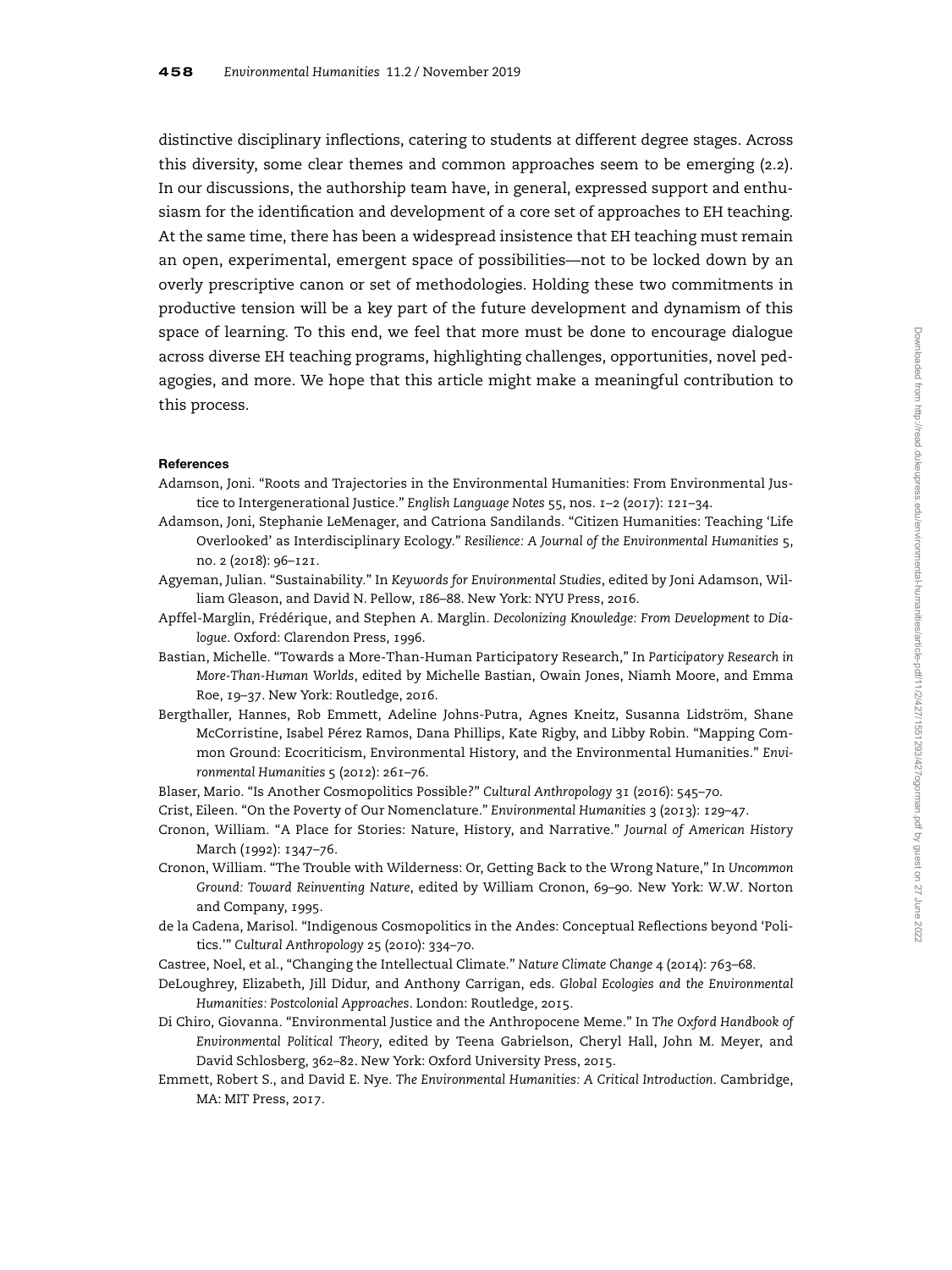- Forêt, Philippe, Marcus Hall, and Christoph Kueffer. "Developing the Environmental Humanities: A Swiss Perspective." GAIA-Ecological Perspectives for Science and Society 23, no. 1 (2014): 67–69.
- Gora, Sasha, and Raphaela Holzer, eds. Ecopolis München: Umweltgeschichten Einer Stadt. Munich: Rachel Carson Center, 2017.
- Griffiths, Tom. "The Humanities and an Environmentally Sustainable Australia." Australian Humanities Review 43 (2007). [australianhumanitiesreview.org/2007/03/01/the-humanities-and-an-environ](http://australianhumanitiesreview.org/2007/03/01/the-humanities-and-an-environmentally-sustainable-australia/) [mentally-sustainable-australia/](http://australianhumanitiesreview.org/2007/03/01/the-humanities-and-an-environmentally-sustainable-australia/).
- Haraway, Donna J. Modest\_Witness@Second\_Millenium.FemaleMan©\_Meets\_Oncomouse™: Feminism and Technoscience. New York: Routledge, 1997.
- Haraway, Donna J. "Situated Knowledges: The Science Question in Feminism and the Privilege of Partial Perspective." In Simians, Cyborgs, and Women: The Reinvention of Nature, edited by Donna J. Haraway, 183–202. New York: Routledge, 1991.
- Heise, Ursula K. "Introduction: Planet, Species, Justice—and the Stories We Tell about Them." In The Routledge Companion to the Environmental Humanities, edited by Ursula K. Heise, Jon Christensen, and Michelle Niemann, 1-10. New York: Routledge, 2017.
- Howitt, Richard, and Sandra Suchet-Pearson. "Rethinking the Building Blocks: Ontological Pluralism and the Idea of Management." Geografiska Annaler 88 B (2006): 323–35.
- Jørgensen, Dolly, Finn Arne Jørgensen, and Sara B. Pritchard. New Natures: Joining Environmental History with Science and Technology Studies. Pittsburgh: University of Pittsburgh Press, 2013.
- Latour, Bruno. We Have Never Been Modern. Cambridge, MA: Harvard University Press, 1993.
- Lidström, Susanna, Simon West, Tania Katzschner, M. Isabel Pérez-Ramos, and Hedley Twidle. "Invasive Narratives and the Inverse of Slow Violence: Alien Species in Science and Society." Environmental Humanities 7 (2015): 1–40.
- Østmo, Liv, and John Law. "Mis/translation, Colonialism, and Environmental Conflict." Environmental Humanities 10, no. 2 (2018): 349–69.
- Neimanis, Astrida, Cecilia Åsberg, and Johan Hedrén. "Four Problems, Four Directions for Environmental Humanities: Toward Critical Posthumanities for the Anthropocene." Ethics and the Environment 20 (2015): 67–97.
- Nixon, Rob. "The Anthropocene: The Promise and Pitfalls of an Epochal Idea." Edge Effects, November 6, 2014. [edgeeffects.net/anthropocene-promise-and-pitfalls.](http://edgeeffects.net/anthropocene-promise-and-pitfalls)
- Nye, David E., Linda Rugg, James Fleming, and Robert Emmett. "The Emergence of the Environmental Humanities." MISTRA, The Swedish Foundation for Strategic Environmental Research. May 2013. [www.mistra.org/wp-content/uploads/2018/01/Mistra\\_Environmental\\_Humanities\\_May2013](http://www.mistra.org/wp-content/uploads/2018/01/Mistra_Environmental_Humanities_May2013.pdf) [.pdf](http://www.mistra.org/wp-content/uploads/2018/01/Mistra_Environmental_Humanities_May2013.pdf).
- Palsson, Gisli, et al. "Reconceptualizing the 'Anthropos' in the Anthropocene: Integrating the Social Sciences and Humanities in Global Environmental Change Research." Environmental Science and Policy 28 (2013): 3–13.
- Plumwood, Val. Feminism and the Mastery of Nature. New York: Routledge, 1993.
- Plumwood, Val. "Human Exceptionalism and the Limitations of Animals: A Review of Raimond Gaita's the Philosopher's Dog." Australian Humanities Review 42 (2007). [australianhumanitiesreview.org](http://australianhumanitiesreview.org/2007/08/01/human-exceptionalism-and-the-limitations-of-animals-a-review-of-raimond-gaitas-the-philosophers-dog/) [/2007/08/01/human-exceptionalism-and-the-limitations-of-animals-a-review-of-raimond-gaitas](http://australianhumanitiesreview.org/2007/08/01/human-exceptionalism-and-the-limitations-of-animals-a-review-of-raimond-gaitas-the-philosophers-dog/) [-the-philosophers-dog/](http://australianhumanitiesreview.org/2007/08/01/human-exceptionalism-and-the-limitations-of-animals-a-review-of-raimond-gaitas-the-philosophers-dog/).
- Puig de la Bellacasa, Maria. Matters of Care: Speculative Ethics in More Than Human Worlds. Minneapolis: University of Minnesota Press, 2017.
- Rose, Deborah Bird, and Libby Robin. "The Ecological Humanities in Action: An Invitation." Australian Humanities Review 31–32 (2004). [australianhumanitiesreview.org/2004/04/01/the-ecological](http://australianhumanitiesreview.org/2004/04/01/the-ecological-humanities-in-action-an-invitation/) [-humanities-in-action-an-invitation/](http://australianhumanitiesreview.org/2004/04/01/the-ecological-humanities-in-action-an-invitation/).
- Sandilands, Catriona. "Some "F" Words for the Environmental Humanities: Feralities, Feminisms, Futurities." In The Routledge Companion to the Environmental Humanities, edited by Ursula K. Heise, Jon Christensen, and Michelle Niemann, 427–35. New York: Routledge, 2016.